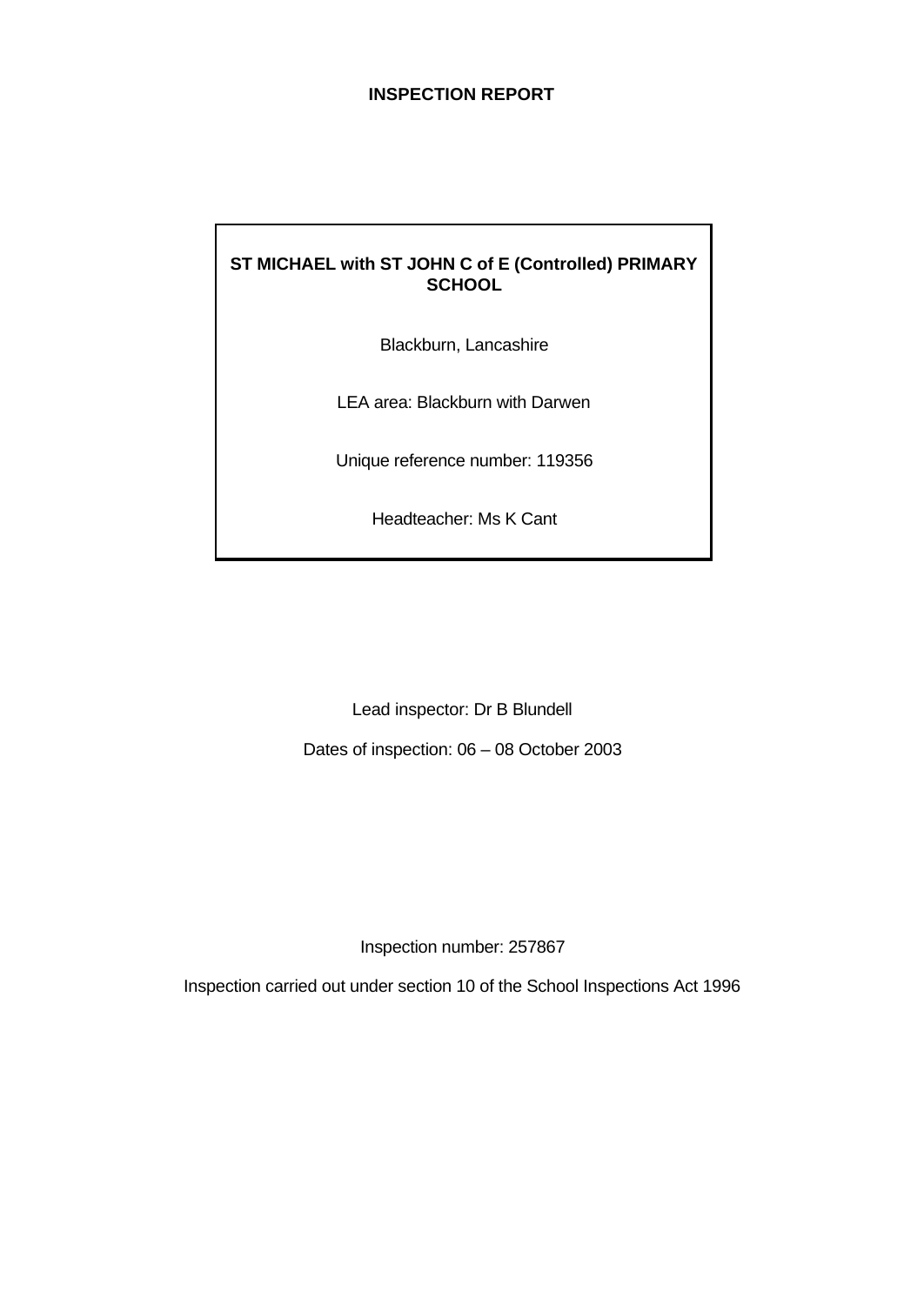#### © Crown copyright 2003

This report may be reproduced in whole or in part for non-commercial educational purposes, provided that all extracts quoted are reproduced verbatim without adaptation and on condition that the source and date thereof are stated.

Further copies of this report are obtainable from the school. Under the School Inspections Act 1996, the school must provide a copy of this report and/or its summary free of charge to certain categories of people. A charge not exceeding the full cost of reproduction may be made for any other copies supplied.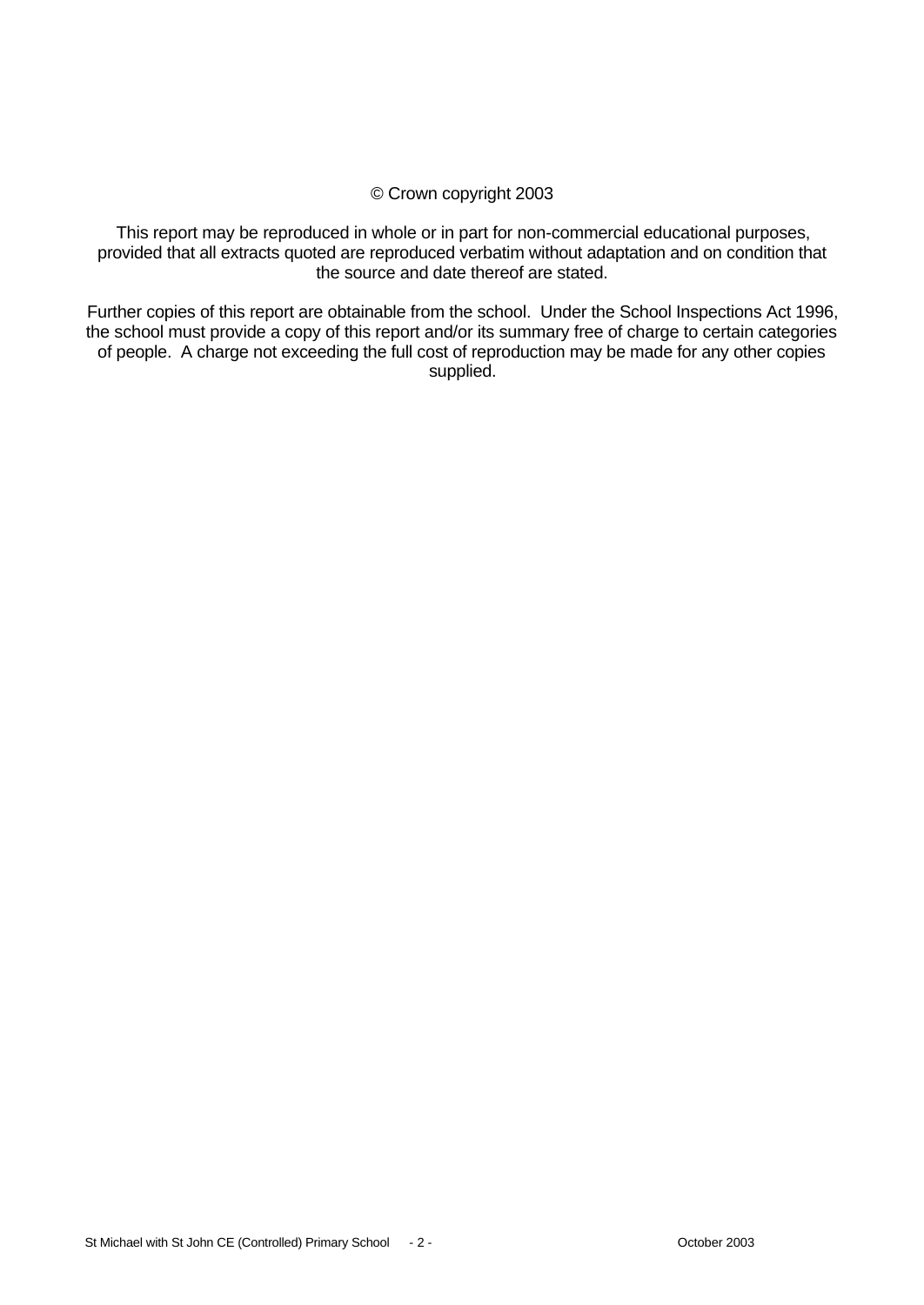# **INFORMATION ABOUT THE SCHOOL**

| Type of school:              | Primary                                  |
|------------------------------|------------------------------------------|
| School category:             | <b>Voluntary Controlled</b>              |
| Age range of pupils:         | $3 - 11$                                 |
| Gender of pupils:            | Mixed                                    |
| Number on roll:              | 428                                      |
| School address:              | <b>Swallow Drive</b><br><b>Blackburn</b> |
| Postcode:                    | BB1 6LE                                  |
| Telephone number:            | 01254 665190                             |
| Fax number:                  | 01254 675703                             |
| Appropriate authority:       | Governing Body                           |
| Name of chair of governors:  | Mr Mohammed Hussain                      |
| Date of previous inspection: | 23 March 1998                            |

## **CHARACTERISTICS OF THE SCHOOL**

St Michael and St John Primary school is a Voluntary Controlled Church of England school for boys and girls, aged three to 11, situated in Blackburn. There is an overall gender balance among the pupils, who are mainly Asian or Asian-British Indian or Asian or Asian-British Pakistani British, with very small minorities of mixed white and Asian backgrounds. All pupils have English as a second language. The proportion of pupils entering or leaving the school, other than at the normal times in the school year, is small. The proportion of pupils having special educational needs is above the national average. Pupils' special needs include specific learning difficulties, together with moderate learning difficulties, social, emotional and behavioural problems, speech or communication difficulties and physical difficulties. The school, which is situated in a socially deprived area, has received the DfES Achievement Award in 2000. Pupils' attainment on entry is well below average overall, and very low with regard to English.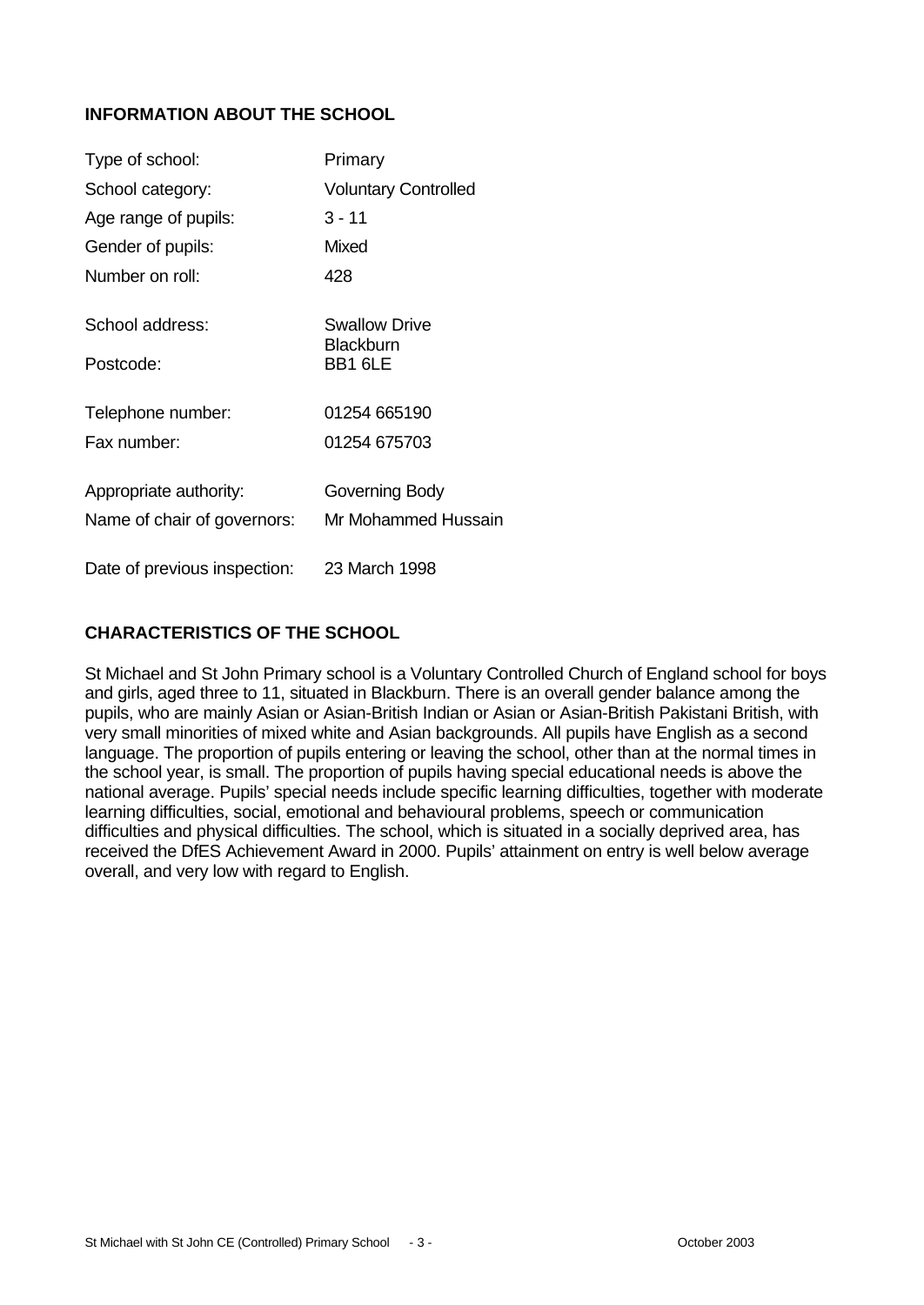# **INFORMATION ABOUT THE INSPECTION TEAM**

|       | Members of the inspection team |                | <b>Subject responsibilities</b>                   |
|-------|--------------------------------|----------------|---------------------------------------------------|
| 23868 | Dr B Blundell                  | Lead inspector | <b>Mathematics</b>                                |
|       |                                |                | Information and communication<br>technology (ICT) |
|       |                                |                | <b>Educational inclusion</b>                      |
|       |                                |                | Design and technology                             |
| 19430 | Mr T Hall                      | Lay inspector  |                                                   |
| 22740 | Mrs M Leah                     | Team inspector | Geography                                         |
|       |                                |                | History                                           |
|       |                                |                | <b>Music</b>                                      |
|       |                                |                | <b>Foundation Stage</b>                           |
| 17907 | Mr M Bowers                    | Team inspector | English                                           |
|       |                                |                |                                                   |
| 30023 | Ms R Taylor                    | Team inspector | Art and design                                    |
|       |                                |                | Physical education                                |
|       |                                |                | Religious education                               |
| 17877 | Mrs C Ingham                   | Team inspector | Science                                           |
|       |                                |                | Special educational needs                         |
|       |                                |                | English as an additional language                 |

The inspection contractor was:

Nord Anglia School Inspection Services Strathblane House Ashfield Road **Cheadle Stockport** SK8 1BB

Any concerns or complaints about the inspection or the report should be made initially to the inspection contractor. The procedures are set out in the leaflet *'Complaining about Ofsted Inspections'*, which is available from Ofsted Publications Centre (telephone 07002 637833) or Ofsted's website (www.oftsed.gov.uk).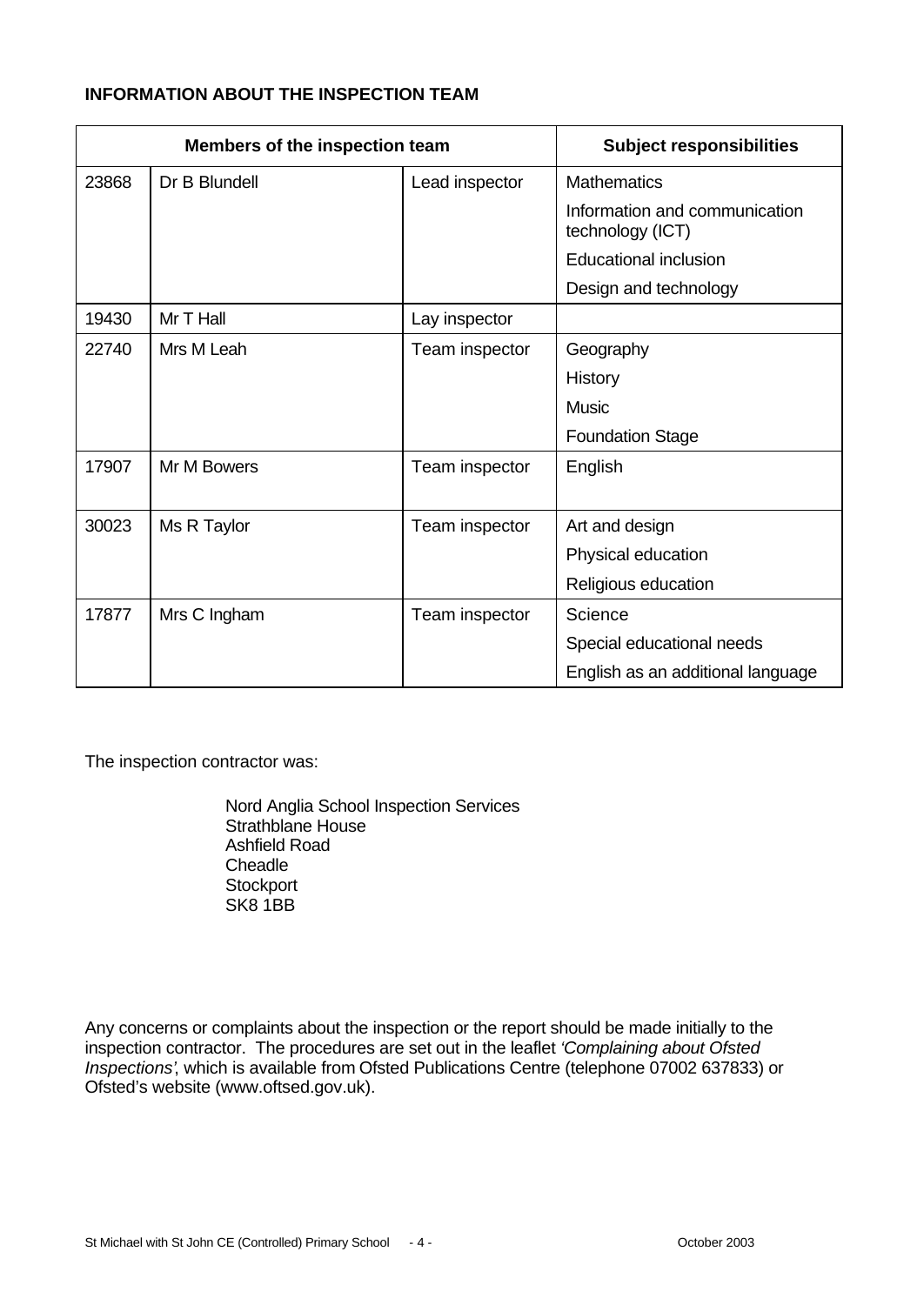# **REPORT CONTENTS**

|                                                                                                                                    | Page |
|------------------------------------------------------------------------------------------------------------------------------------|------|
| <b>PART A: SUMMARY OF THE REPORT</b>                                                                                               | 6    |
| <b>PART B: COMMENTARY ON THE MAIN INSPECTION FINDINGS</b>                                                                          |      |
| <b>STANDARDS ACHIEVED BY PUPILS</b>                                                                                                | 8    |
| Standards achieved in areas of learning, subjects and courses                                                                      |      |
| Pupils' attitudes, values and other personal qualities                                                                             |      |
| <b>QUALITY OF EDUCATION PROVIDED BY THE SCHOOL</b>                                                                                 | 11   |
| Teaching and learning<br>The curriculum<br>Care, guidance and support<br>Partnership with parents, other schools and the community |      |
| <b>LEADERSHIP AND MANAGEMENT</b>                                                                                                   | 16   |
| <b>ENGLISH AS AN ADDITIONAL LANGUAGE</b>                                                                                           | 17   |
| PART C: THE QUALITY OF EDUCATION IN AREAS OF LEARNING,<br><b>SUBJECTS AND COURSES</b>                                              | 19   |
| AREAS OF LEARNING IN THE FOUNDATION STAGE                                                                                          |      |
| SUBJECTS [AND COURSES] IN KEY STAGES 1 AND 2                                                                                       |      |
| PART D: SUMMARY OF THE MAIN INSPECTION JUDGEMENTS                                                                                  | 31   |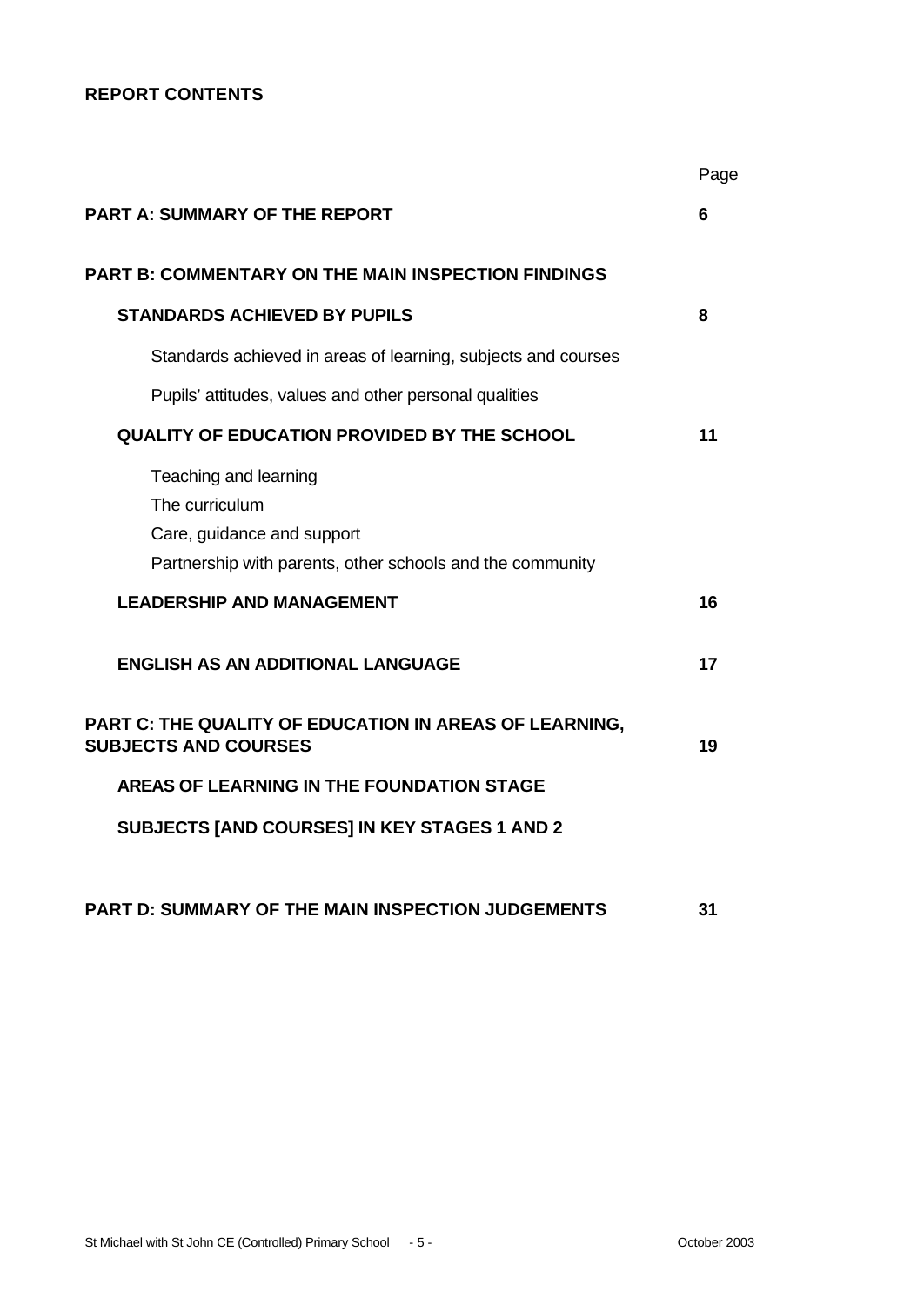# **PART A: SUMMARY OF THE REPORT**

# **OVERALL EVALUATION**

The overall effectiveness of the school **is good;** the school provides a **good quality of education.** It provides **good value for money.**

The school's main strengths and weaknesses are:

- The school is now very well led and very well managed by a recently created and very effective senior management team.
- The overall quality of teaching is good.
- Standards by the age of eleven now match national expectations in English, mathematics and science; pupils achieve well.
- Links with parents are very good; provision for family learning is excellent.
- The support staff for pupils who have English as an additional language and for those who have special educational needs are very good.
- Pupils' behaviour is very good.
- In a minority of lessons, the degree of challenge is too low and the pace is too slow.
- Pupils' attendance is well below average; this is a direct result of some parents taking their children away from school for extended holidays during term time.
- Pupils are not given sufficient opportunities to develop their library skills.

The effectiveness of the school has improved well since the last inspection. Pupils' achievement is rising as a result of the rigorous systems put in place by the senior management team. National test results in 2003 were higher overall than in 2002; standards for eleven year olds who will take their tests in 2004 are on course for further improvement. The issues raised in the last inspection have been successfully tackled, although pupils' library skills are still under-developed. Boys' attainment has improved and standards are assessed well. The school is successfully tackling some underachievement by some Pakistani heritage pupils.

# **STANDARDS ACHIEVED**

Year 6 results

| <b>Results in National</b><br>Curriculum tests at the end |      | similar schools |  |  |
|-----------------------------------------------------------|------|-----------------|--|--|
| of Year 6, compared with:                                 | 2000 | 2002            |  |  |
| English                                                   |      |                 |  |  |
| mathematics                                               |      |                 |  |  |
| science                                                   |      | F*              |  |  |

*Key: A - well above average; B – above average; C – average; D – below average; E – well below average Similar schools are those whose pupils attained similarly at the end of Year 2.*

Pupils are now **achieving well**. On entry to the school, standards are well below average overall and very low indeed in English language skills, with very few pupils speaking any English whatsoever. Pupils make good progress through the Foundation Stage, achieving well, but by the time they leave reception, the majority of children do not reach the Early Learning Goals, which are the nationally expected standard. Pupils currently in the infant phase make good progress and achieve well, with the seven year olds on course to meet national expectations in reading, writing, mathematics and science. In the junior phase, pupils also make good progress overall and meeting national expectations in English, mathematics and science; their achievement is good.

**Pupils' personal qualities** are **very good** overall; they **behave very well** and their attitudes to work are **good**. **Pupils' spiritual, moral, social and cultural development** is good. **Pupils'**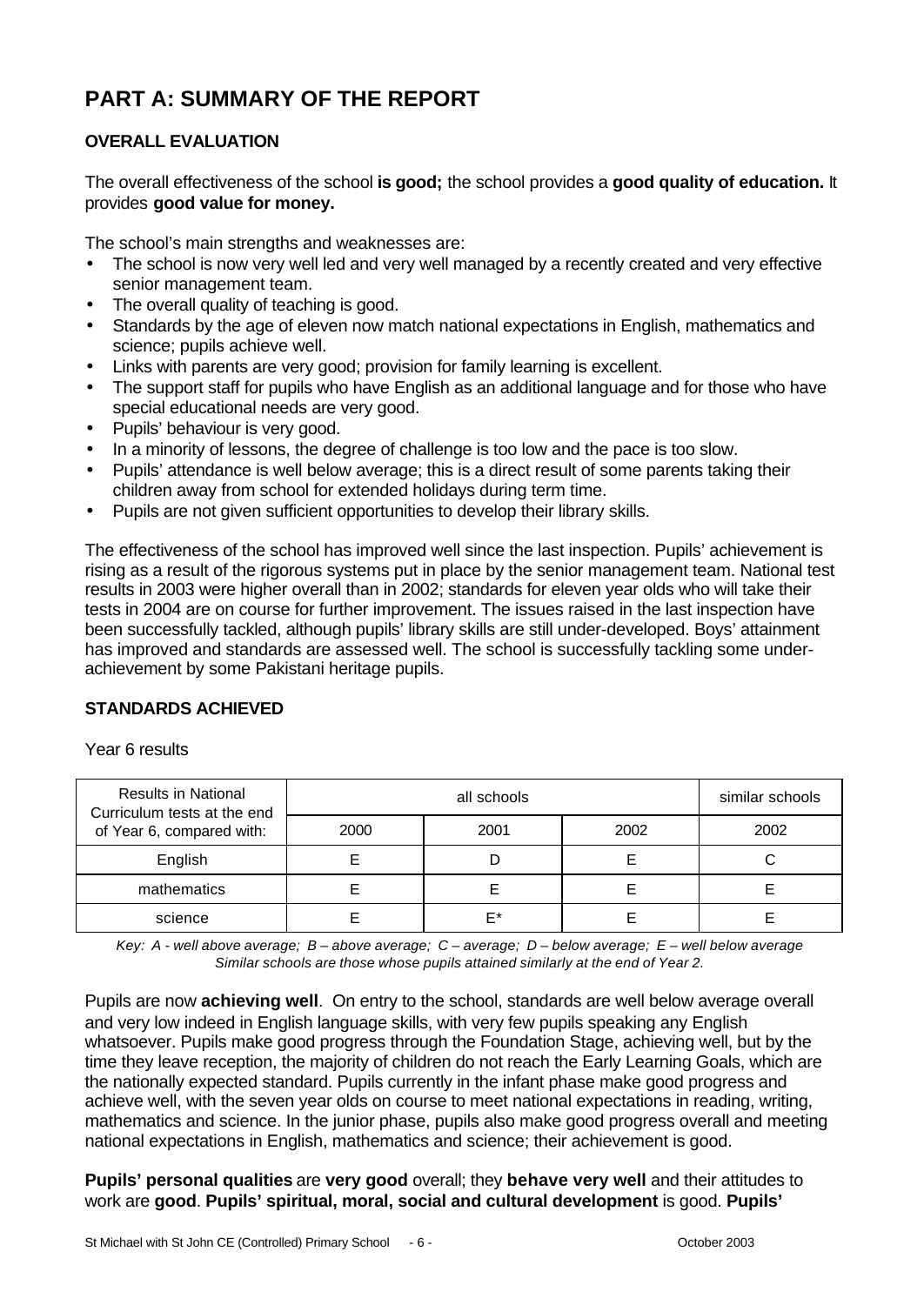**attendance, overall,** is well below the national average. In the last full academic year, approximately forty pupils were continuously absent for six weeks of term time whilst taking extended holidays. This figure is typical of previous years and is not helping pupils' learning at school. **Punctuality** is satisfactory.

# **QUALITY OF EDUCATION**

**The quality of education provided by the school** is good. The overall quality of **teaching** is good in the foundation stage, infant phase and junior phase. The skills of literacy and numeracy are well taught. Support staff play an integral part in pupils' education. Pupils' **learning** throughout the school is good, as a result of the good quality teaching. Occasionally, learning would be greater if more was expected of the pupils and the lessons were conducted at a brisker pace.

The curriculum is good and enriched, both in school time and afterwards, with a very good range of opportunities for learning; clubs abound, ranging from information and communication technology for the infants to netball for the seniors. **The care for pupils, and for their welfare, health and safety** are very good. Partnerships with parents and other schools are very good; family links are excellent. Links with the community are good.

## **LEADERSHIP AND MANAGEMENT**

**The leadership and management by the headteacher and senior management team** are very good. The headteacher is a most dynamic and perceptive leader who manages the school very efficiently. She has created a most able senior management team comprising the deputy headteacher and senior leader. The governance of the school is **good.**

# **PARENTS' AND PUPILS' VIEWS OF THE SCHOOL**

Parents are very satisfied with the school. Pupils are pleased with the help that it provides for them and enjoy being at school.

#### **IMPROVEMENTS NEEDED**

The most important things the school should do to improve are:

- To ensure that lessons consistently provide all pupils with sufficient challenge and that they are conducted at a brisk pace.
- To seek to improve attendance levels.
- To give the pupils more opportunities to apply their library skills.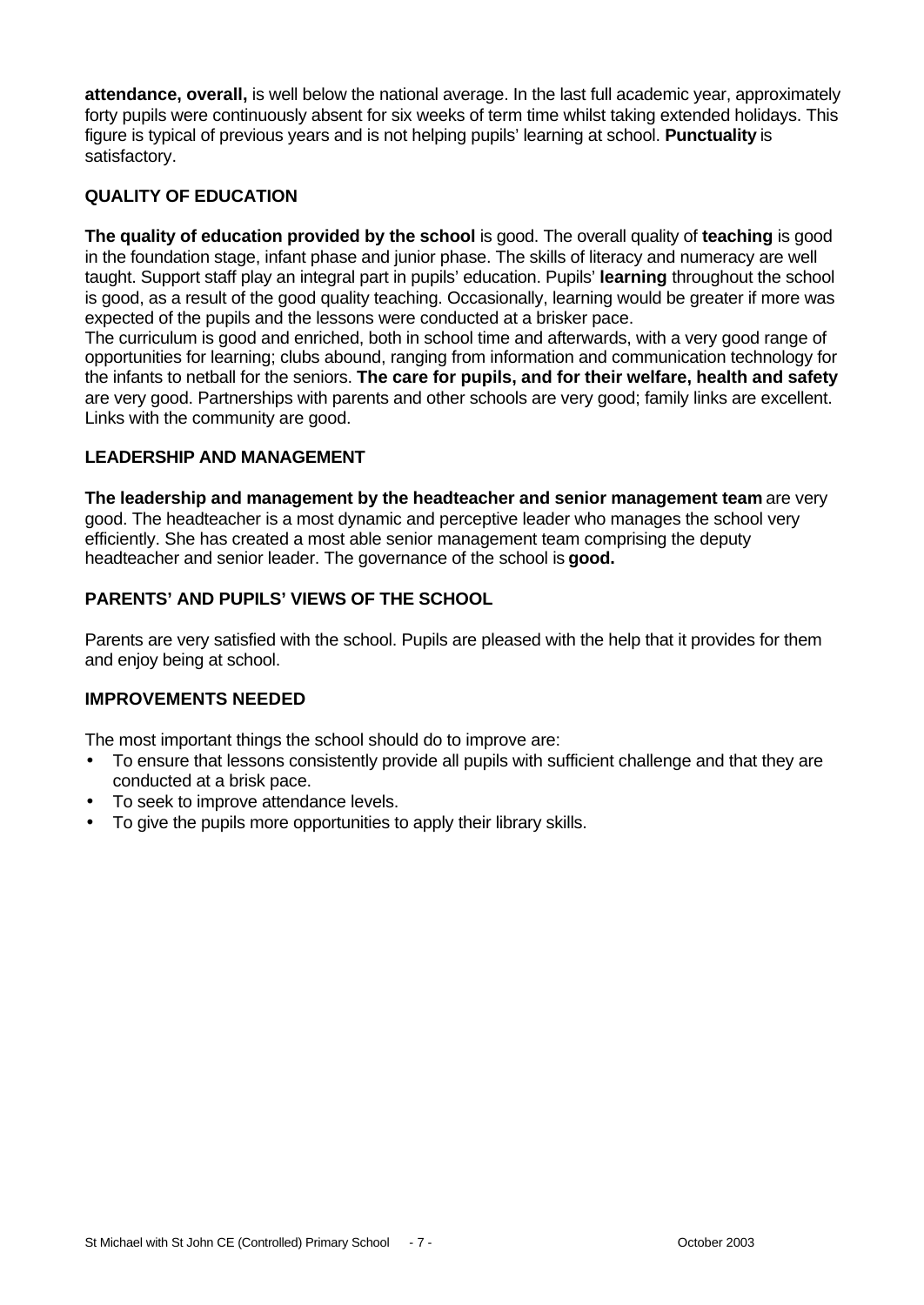# **PART B: COMMENTARY ON THE INSPECTION FINDINGS**

# **STANDARDS ACHIEVED BY PUPILS**

## **Standards achieved in areas of learning, subjects and courses**

Achievement throughout the school is now **good**. Girls and boys perform at a similar level overall. By the age of eleven, standards in the core subjects of English, mathematics, science and ICT match national expectations; in religious education, standards meet the requirements of the local agreed syllabus.

#### **Main strengths and weaknesses**

- Standards in English, mathematics, science and ICT by the age of eleven are in line, overall.
- with those expected nationally; in religious education, standards meet the expectations of the local agreed syllabus.
- Pupils performed well in the end of Year 5 optional national tests in 2003.
- Achievement throughout the school in the core subjects is now good; children enter the school at well below average levels of attainment and with very low standards in English, yet they now meet national levels overall by the time they leave.
- In other subject areas, standards meet national expectations by the age of eleven.

## **Commentary**

1. Table 1, below, shows that in the national tests in 2002 for pupils aged seven, standards were well below national expectations in reading, writing and mathematics. Compared with those from similar schools, pupils' performance was well below average in reading and writing and below average in mathematics. Over the three years from 2000 to 2002 averaged together, pupils left the infant phase two terms behind pupils nationally in reading, and around six months behind in writing and mathematics. Girls performed a little better than boys. Results in 2003, for which national comparative data is not yet available, show improvement.

| Table 1 Standards in national tests at the end of Year 2 - average point scores in 2002 |  |  |  |  |  |
|-----------------------------------------------------------------------------------------|--|--|--|--|--|
|                                                                                         |  |  |  |  |  |

| Standards in: | School results | National results |
|---------------|----------------|------------------|
| Reading       | 13.8(12.7)     | 15.8 (15.7)      |
| writing       | 12.6(12.4)     | 14.4 (14.3)      |
| mathematics   | 15.3 (12.8)    | 16.5 (16.2)      |

*There were 48 pupils in the year group. Figures in brackets are for the previous year*

*\* Please note that pupils are expected nationally to go up by one point every term. It may be helpful to the reader to think of the mathematics example in the table above. In 2002, pupils nationally averaged 16.5 points but at St Michael and St John's they averaged 15.3 points, and pupils were therefore just over one term behind pupils nationally.*

#### *Table 2 Standards in national tests at the end of Year 6 – average point scores in 2002*

| Standards in: | School results | National results |
|---------------|----------------|------------------|
| English       | 25.6(26.3)     | 27.0 (27.0)      |
| mathematics   | 23.9 (24.5)    | 26.6 (26.7)      |
| science       | 25.4 (25.2)    | 28.3 (28.3)      |

*There were 43 pupils in the year group*. *Figures in brackets are for the previous year.*

2. Table 2, above, shows that in the national tests in 2002 for pupils aged eleven, standards were well below the national average in English, mathematics and science. Compared with those of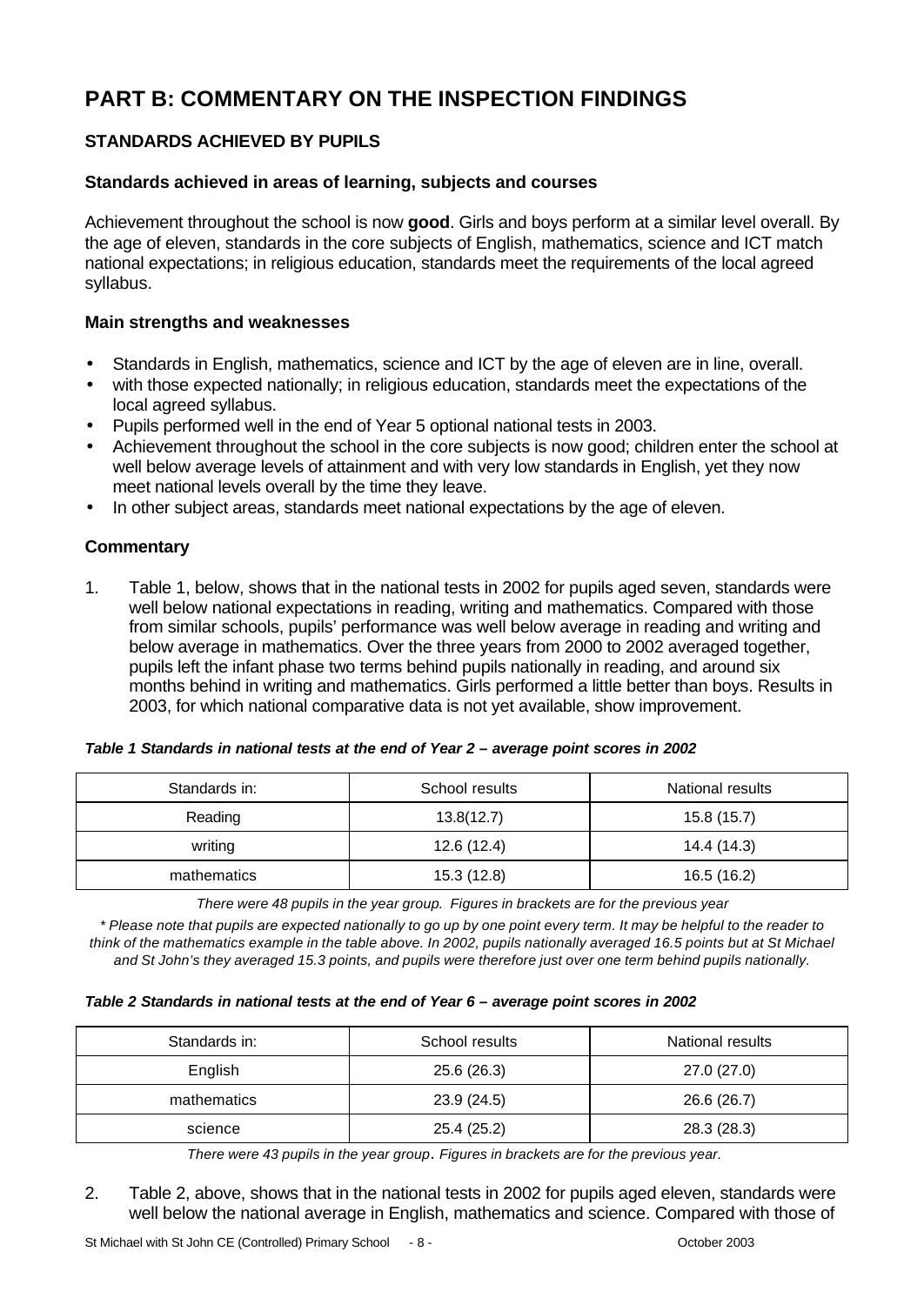schools of a similar type, standards were average in English, but well below average in mathematics and science. Over the years 2000 to 2002 taken together, pupils have left the school six months behind pupils nationally in English, and well over two terms behind pupils nationally in mathematics and in science. Boys have performed less well than girls, most especially in English, Results for 2003, for which there is as yet no comparative data, were better than in 2002 overall.

- 3. **Pupils now achieve well** in all subject areas at this school by the time they leave at the age of eleven. Children enter the school with well below average attainment overall, and with very low levels of English. Indeed, all the children have English as an additional language. They are intensively supported by a team of effective bi-lingual assistants, and make good progress through the Foundation Stage. This represents good achievement. In the inspection, no difference in achievement between boys and girls was noticed, nor were differences noticed between the different ethnicities. Under-achievement by Pakistani-heritage pupils, most especially boys, has been addressed. A successful "lads and dads" club has been developed to involve fathers more in their sons' learning.
- 4. **Previous results** have shown pupils performing poorly, most especially in mathematics and science. The new senior management team has put in place very effective strategies to raise standards. 2003 results show 72 per cent of pupils obtaining level four (the nationally expected level) or higher in science, and 24 per cent obtaining level five. (Figures for 2002 were 63 per cent level four or higher and 12 per cent level five). 2003 results in mathematics show 22 per cent obtaining level five as against 12 per cent in 2002.
- 5. **In the end of Year 5 optional national tests in 2003**, for pupils who will take their national end of Year 6 tests in 2004, results were on track to meet the school's targets of three quarters of pupils obtaining level four or higher, with one quarter obtaining level five in English and one third obtaining level five in mathematics.
- 6. **Standards of attainment in English** have been maintained since the last inspection. Throughout the school, pupils make good progress in the subject as a result of the good teaching and high quality leadership by the subject leader, who is a member of the senior management team. The issue highlighted at the last inspection, concerning pupils' independent learning skills, has been addressed, but their library skills are in need of further development. The newly planned library should make a real difference here. Literacy skills are taught well throughout the school.
- 7. **In the Foundation Stage**, **children's literacy skills,** which are so very low on entry, are particularly well developed as a result of good teaching. Nonetheless, the children who are currently in the Foundation Stage are not on course to meet the Early Learning Goals, despite making good progress.
- 8. **In the infant phase and junior phase, reading, writing, speaking and listening** are consistently developed; pupils are given the opportunities to extend their oral skills through school productions and in assemblies. Bi-lingual-assistants model reading and writing for the younger pupils.
- 9. **Standards of attainment in mathematics** for pupils currently aged 11 match those reported at the last inspection. The subject is taught well and numeracy is well developed across the curriculum.
- 10. **In the Foundation Stage, children's number work** is well developed as a result of the good quality resources and the teachers' high expectations, in both the nursery and reception classes.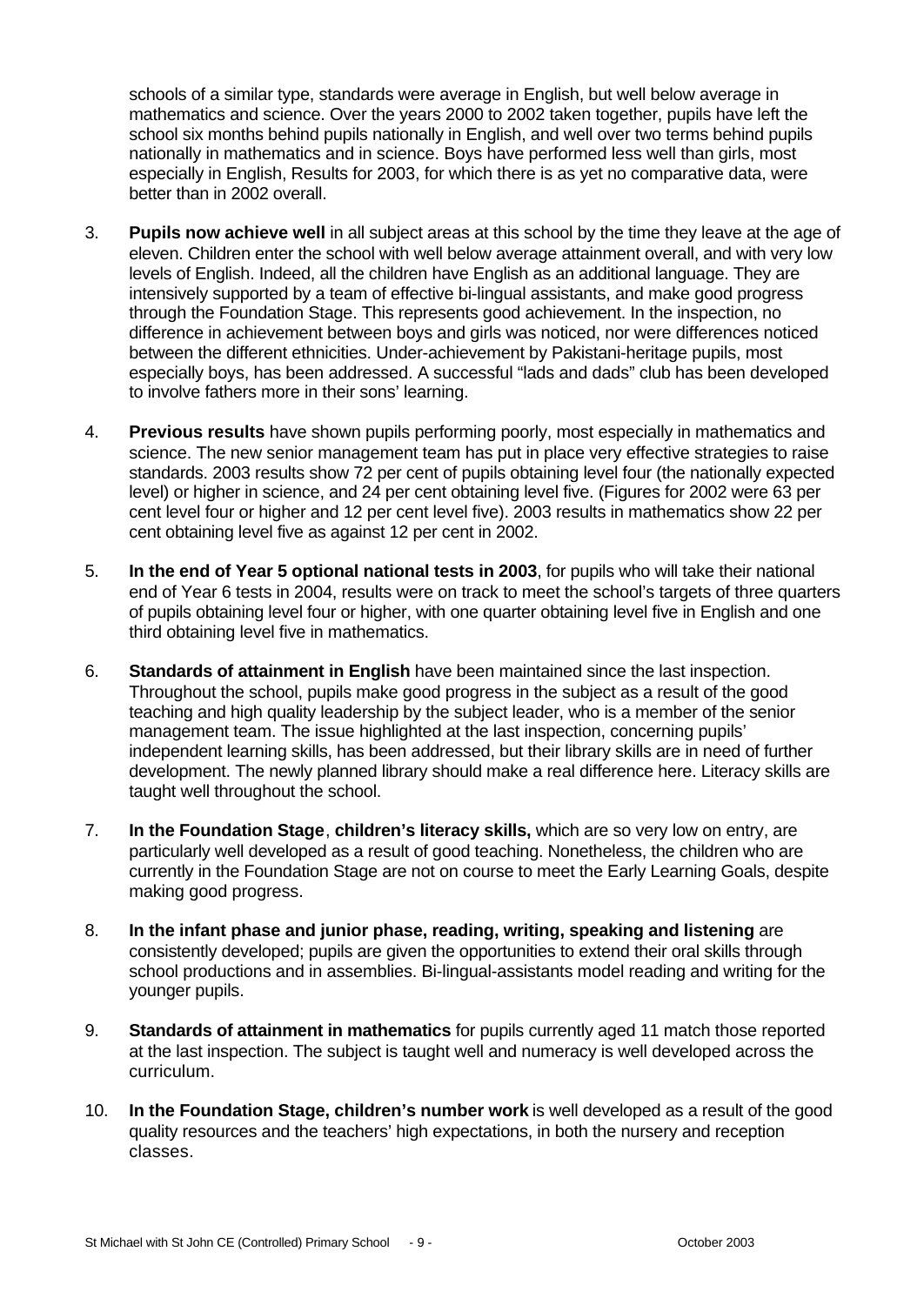- 11. **Through the infant phase and on into the juniors,** pupils make good progress overall in the development of their mathematics, as a result of the high quality leadership by the headteacher and newly appointed subject leader.
- 12. **Standards of attainment in science** match those reported at the last inspection. Pupils really enjoy their science; teachers have high expectations and the subject is well led and managed.
- 13. **In other subject areas,** standards meet national expectations and in the case of religious education, the requirements of the local agreed syllabus.
- 14. **Pupils with special educational needs.** There are presently 88 pupils on the special educational needs register, including nine pupils with statutory Statements. This is approximately a quarter of all pupils. It is to the school's credit that throughout the school, the achievement of pupils with special educational needs is good; they make good progress in relation to their abilities. This is due to the very good additional adult support they receive, and to the commitment shown by the staff in modifying activities to ensure these pupils have full access to the curriculum. Those with statutory Statements of their need often make good progress, and they are fully included in activities.

#### **Pupils' attitudes, values and other personal qualities**

Pupils are enthusiastic about their school. They generally try hard and respond well to good teaching.

#### **Main strengths and weaknesses**

- Attendance is very poor, because some families withdraw their children from school for lengthy holidays.
- Attitudes are good. Behaviour is very good throughout all classes.
- Moral and social conduct is very good. The school successfully promotes high spiritual values.

#### **Commentary**

15. The high levels of authorised absence shown in Table 3 below are almost entirely due to a significant number of families returning to their country of origin for lengthy periods each year. Although the school provides creative learning packs, the holidays have a direct effect on standards and incur additional effort on the part of the teachers. Notwithstanding, the great majority of pupils attend regularly and punctually. Registration is prompt and effective, particularly in the early years, where there is a happy purposeful introduction to the day.

#### *Table 3 Attendance in the latest complete reporting year (%)*

| Authorised absence |     | Unauthorised absence |     |
|--------------------|-----|----------------------|-----|
| School data        | 6.8 | School data          |     |
| National data      | 5.4 | National data        | 0.5 |

*The table gives the percentage of half days (sessions) missed through absence for the latest complete reporting year.*

16. Parents support the school and encourage their children's good attitudes and behaviour at all times. However, although pupils' attitudes are undoubtedly good overall, they could be better at times. Pupils start off with good intentions. They are very interested in what they have to do but, in a minority of lessons, learning objectives are sometimes achieved only by the hard work and skill of teachers in re-focusing pupils' restlessness and energy. However, pupils' behaviour overall is very good throughout the school day. Pupils are cheerful, smiling and eager to speak first on meeting. They are full of innocent fun at play. The school is one large family of friends.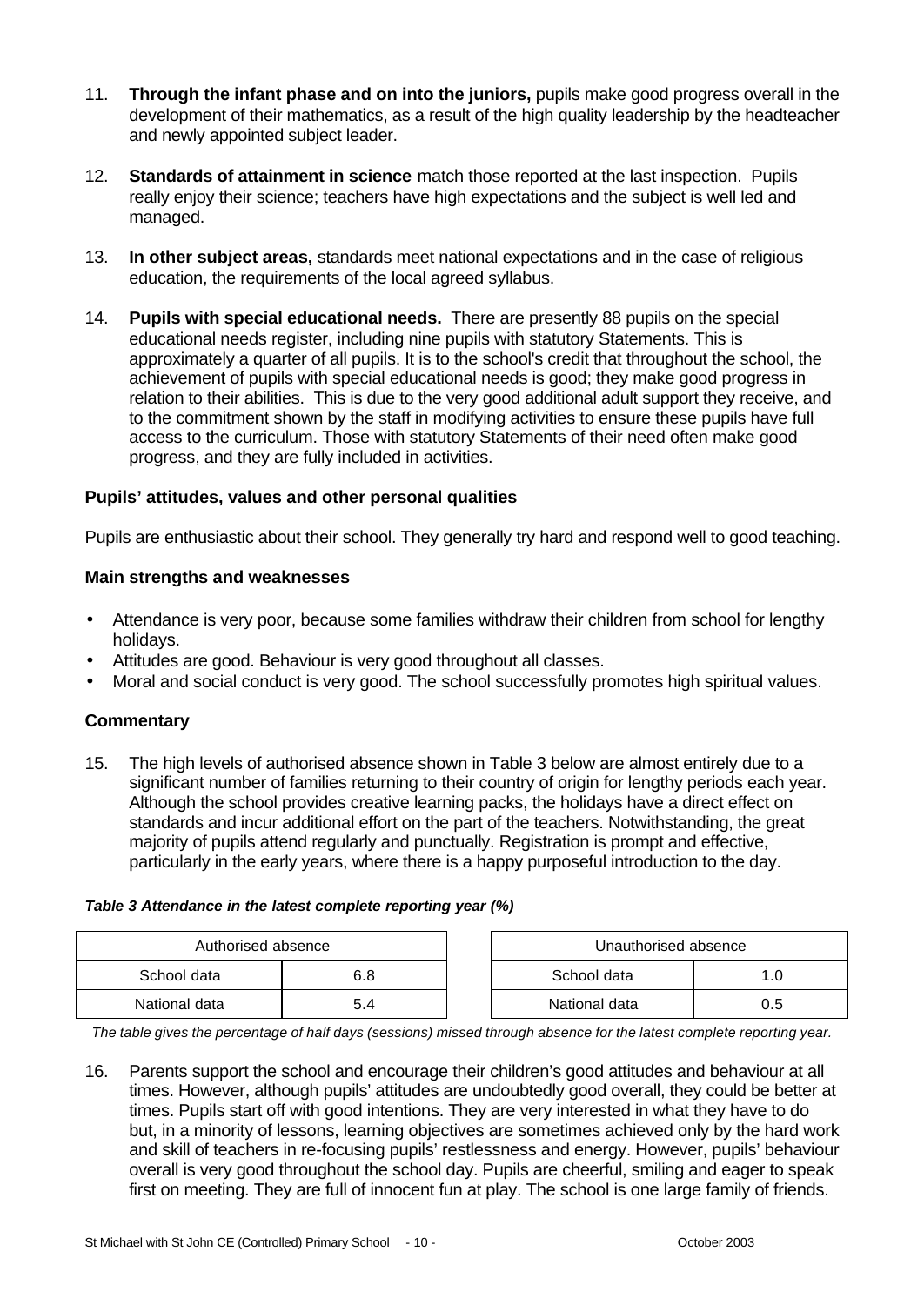There are no exclusions. Very rare occasions of bad behaviour and isolated cases of bullying are dealt with promptly and effectively.

17. Pupils' moral and social development is good. Teachers set very high standards of selfdiscipline, to which pupils respond very well, particularly with regard to guidance in discussions at circle time. They show keen interest in the visitors who come to talk about such matters as drugs awareness or about charity work. As a result, pupils have a growing awareness of the world around them and care for one another's needs. They have very good relationships and wholeheartedly support the school rules. Teachers offer a widening range of monitoring roles as pupils move through the year groups. Consequently, pupils have a growing appreciation of responsibility and managing themselves. This reflects their sound knowledge of the home, school agreement, and a remarkably mature respect for their share in it. Spiritual and cultural development is enlightened through thoughtfully structured assemblies, when the pupils join in songs and prayers with respect and understanding. This was very evident in the expressive singing of the School Song, and at a Harvest Celebration when enthusiastic voices reflected African and Spanish traditions as well as their own.

#### OUTSTANDING PRACTICE

Pupils are proud of the many displays of their best work in class and about the school. An exceptional example of this is the **School Leavers' Diary**, prominently placed in the main entrance area for all visitors to examine. These Year 6 pupils show real appreciation of their time in school and of their teachers' support. Each pupil offers a personal recollection of treasured moments and events experienced in every class they have occupied. These contributions are delightfully illustrated by colourful, individual patterns and imaginative drawings. This is a wonderful record promoting the school.

18. The pupils with special educational needs generally behave well and have good attitudes to their learning. They work well with adults, individually and in groups, and generally form good relationships with them, and with other pupils. They develop confidence and high levels of selfesteem because the staff plan activities which challenge the pupils appropriately.

Table 4, below, shows that no pupils have been excluded in the latest reporting year.

#### *Table 4 Ethnic background of pupils Exclusions in the last school year*

| Categories used in the Annual School Census |  | No of pupils<br>on roll | Number of<br>fixed period<br>exclusions | Numb<br>perma<br>exclus |
|---------------------------------------------|--|-------------------------|-----------------------------------------|-------------------------|
| Mixed - White and Asian                     |  |                         |                                         |                         |
| Mixed - any other mixed background          |  | 5                       |                                         |                         |
| Asian or Asian British - Indian             |  | 288                     |                                         | 0                       |
| Asian or Asian British - Pakistani          |  | 132                     |                                         | 0                       |

| No of pupils<br>on roll | Number of<br>fixed period<br>exclusions | Number of<br>permanent<br>exclusions |
|-------------------------|-----------------------------------------|--------------------------------------|
|                         |                                         |                                      |
| 5                       |                                         |                                      |
| 288                     |                                         |                                      |
| 132                     |                                         |                                      |

*The table gives the number of exclusions, which may be different from the number of pupils excluded.*

# **QUALITY OF EDUCATION PROVIDED BY THE SCHOOL**

The quality of education provided by the school is **good**. Strengths include the effective teaching and good curriculum, coupled with the very wide range of opportunities available to pupils outside the school day. A current weakness is the accommodation, which is cramped.

#### **Teaching and learning**

- In the Foundation Stage, infant, and junior phases, teaching is good, with very good lessons seen in the reception class and Years 1,4 and 6.
- The use of support staff is very good throughout the school.
- The school provides very well for equality of opportunity.
- Assessment is good throughout the school, except in science in Years 1 to 4.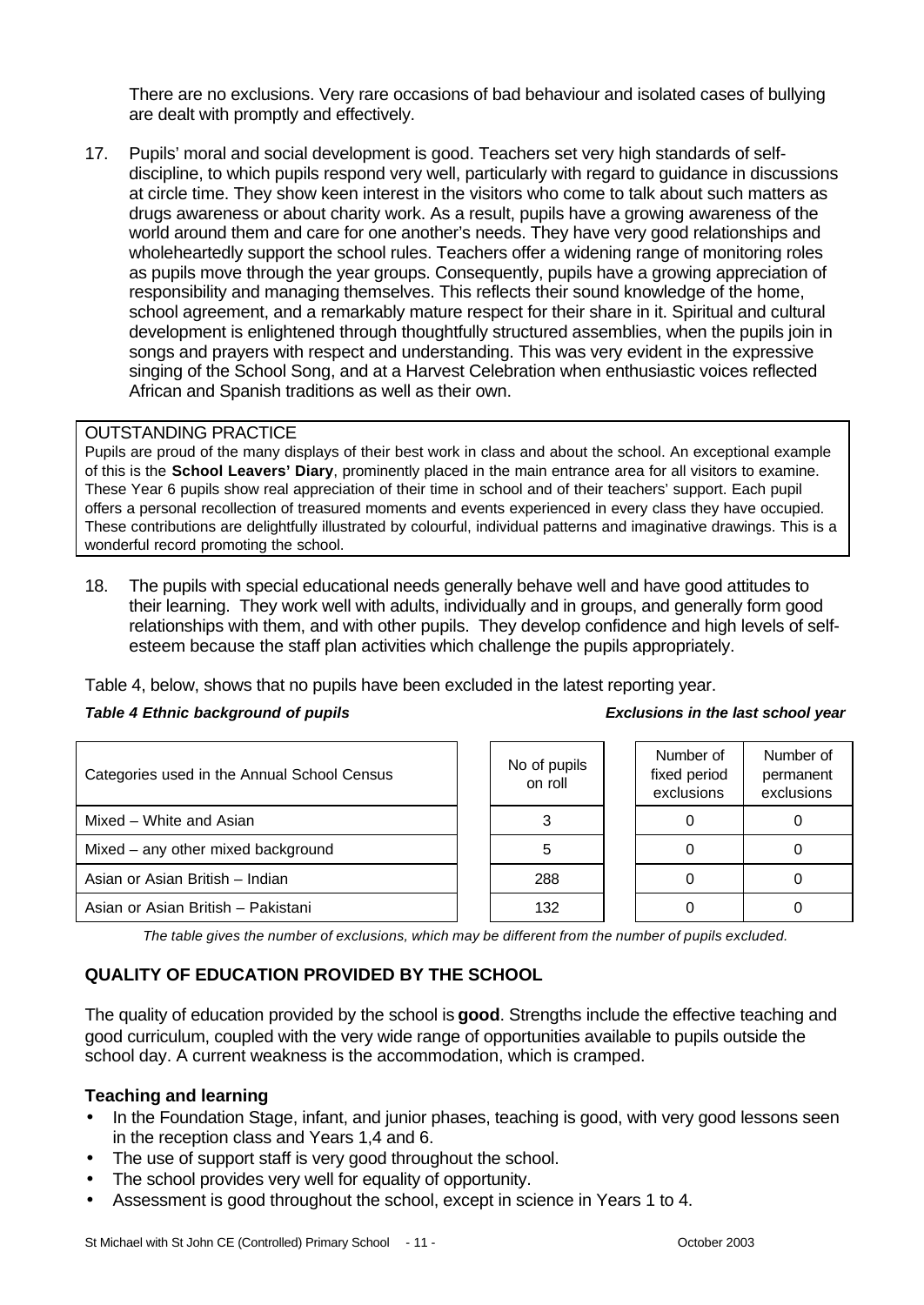• Occasionally, lessons lack sufficient pace and challenge, and this does not help pupils' progress in learning.

# **Commentary**

- 19. The school has a good team of teachers and support staff who are committed to their pupils and work hard on their behalf. This is recognised by pupils and parents alike, who feel that teaching is good. Pupils feel that teachers are particularly effective in showing them how to work better and in making them work hard! The senior management team of the school includes the subject leader for literacy and the deputy headteacher, both of whom are skilled and effective teachers who promote good quality teaching in their sections of the school. The school has a happy working atmosphere.
- 20. Table 5 below, shows the quality of teaching observed during the inspection. In nearly two thirds of the lessons seen, teaching was good or very good. Very good lessons were seen in the Foundation Stage and Years 1, 4 and 6.
- 21. Strengths in teaching include the use of the bi-lingual support staff and special educational needs staff, who work well with teachers to promote pupils' learning, the degree of challenge in the majority of lessons, the manner in which teachers encourage their pupils, and the promotion of equality of opportunity.

## *Table 5 Summary of teaching observed during the inspection in 58 lessons*

| Excellent | Very good | Good    | Satisfactory | Unsatisfactory | Poor  | Verv Poor |
|-----------|-----------|---------|--------------|----------------|-------|-----------|
| 0(0%)     | 8(14%)    | 30(52%) | 18(31%)      | 2(3%)          | 0(0%) | 0(0%)     |

*The table gives the number of lessons observed in each of the seven categories used to make judgements about lessons; figures in brackets show percentages where 30 or more lessons are seen.*

- 22. The teaching of pupils with special educational needs is good and enables them to learn effectively. The school gives a high profile to special educational needs. The staff know the needs of the pupils well, and they are skilful in planning activities to match individual needs. Pupils' needs and personal targets are well known to the teacher and other staff who work with the pupils. In the best lessons, the teachers target their questioning and support effectively, to encourage the pupils to feel included.
- 23. The contribution of the learning support teachers and assistants is also effective in improving pupils' learning. They are involved in planning, supporting, assessing and monitoring pupils' progress.
- 24. Assessment procedures are usually of a very high standard, and pupils' learning is monitored conscientiously. A strength in the procedures is the involvement of all those who work with the pupils, who are themselves appropriately involved in setting their own targets. Teachers assess pupils' work particularly well in English, mathematics and ICT; in all subjects, the information derived from assessment is used effectively in planning future work and in tracking pupils' progress.
- 25. In a very good science lesson, using information and communication technology very effectively for pupils in the junior phase, the teacher used well-differentiated questioning to assess pupils' knowledge and understanding of the properties of a variety of micro-organisms. The use of ICT enabled pupils to plan their experiments, with particular awareness of the need to control variables.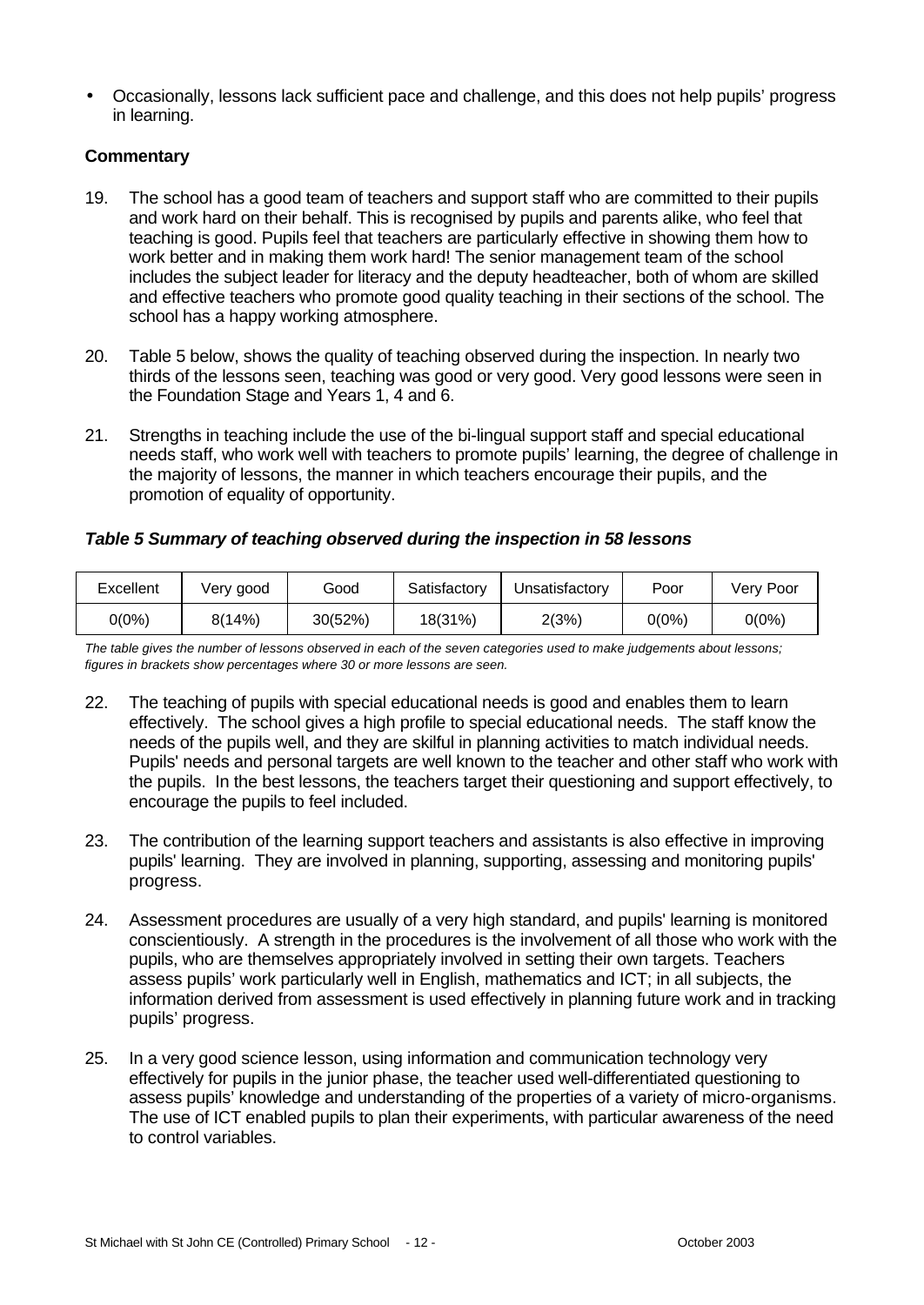26. In a minority of lessons, the pace was too slow, and the pupils were insufficiently challenged. The headteacher has placed members of the senior management team strategically in their roles as class teachers to promote greater uniformity of attainment.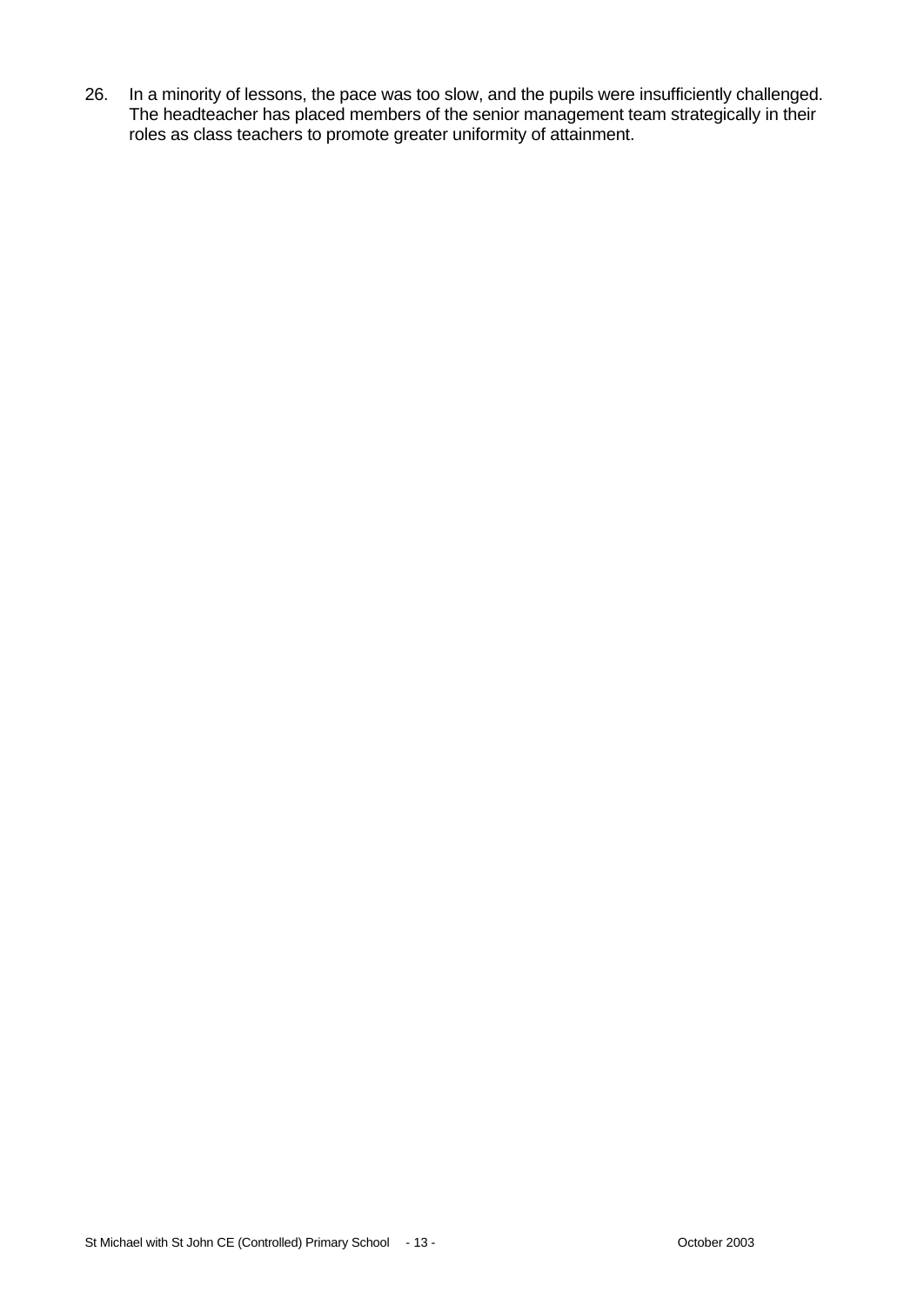- 27. Children learned very well indeed in a lesson in a reception class developing their speaking and listening skills. The learning environment really stimulated children's learning, as a (very realistic) "baby" doll was passed around. The teacher praised the children highly for being "so gentle". A 'magic touch' of friendship was passed round to make sure "everyone has a good day".
- 28. The school gives a high profile to special educational needs, and the teaching of pupils with special needs is good, enabling them to learn effectively. The staff know their pupils well, and they are skilful in planning activities to match individual needs. The pupils' personal targets are well known to their class teacher and other staff who work with the pupils. In the best lessons, the teachers target their questioning and support effectively, encouraging the pupils to feel included.
- 29. The contribution of the learning support teachers and assistants is also effective in improving pupils' learning. They are involved very effectively in planning, supporting, assessing and monitoring pupils' progress.

#### **The curriculum**

The curriculum planned by the school is **good.** A **very good** range of opportunities is provided to enrich pupils' learning activities. The accommodation, however, whilst well maintained is **barely satisfactory.** The available resources are **suitable and sufficient** to meet the pupils' needs.

#### **Main strengths and weaknesses**

- The curriculum meets the statutory requirements fully, and provides a good range of learning opportunities to meet the needs of the pupils.
- There is very good provision for personal, social and health education and citizenship. Pupils readily accept responsibilities. The school council successfully involves pupils in decisionmaking and helps them to learn of democratic procedures.
- A very good range of extra curricular activities that embrace sports and support for the arts enriches the curriculum.
- There are good links with the local secondary school and effective procedures for passing information about pupils' progress from one year to another.
- There are good numbers of bilingual support staff.
- The accommodation is cramped; resources are both suitable and sufficient.

#### **Commentary**

- 30. The school has improved on the generally satisfactory curriculum noted in the last inspection report. Satisfactory progress has been made in the development of a library in order to improve pupils' independent learning skills. The very good planning for exciting and interesting learning opportunities, such as out-of-school visits, visits by experts to work with the pupils, and planned cross-curricular themes, makes the curriculum challenging and stimulating. All subjects are fully supported by clear and relevant documentation and schemes of work, ensuring that pupils of all abilities are fully challenged. There is very good continuity across parallel National Curriculum year classes, and statutory requirements are met in full. This makes a good contribution to the school's strategies to continue to raise standards.
- 31. The quality of the curriculum for children in the Foundation Stage is good. There are good links between the nursery and the reception classes, and between reception and Years 1. Good links have been forged between Year 6 and the local secondary schools, including the practice of teachers and students from the secondary schools spending time in the Year 6 classes. This ensures that transfers within the school and between primary and secondary schools are efficient, and that pupils' progress is maintained.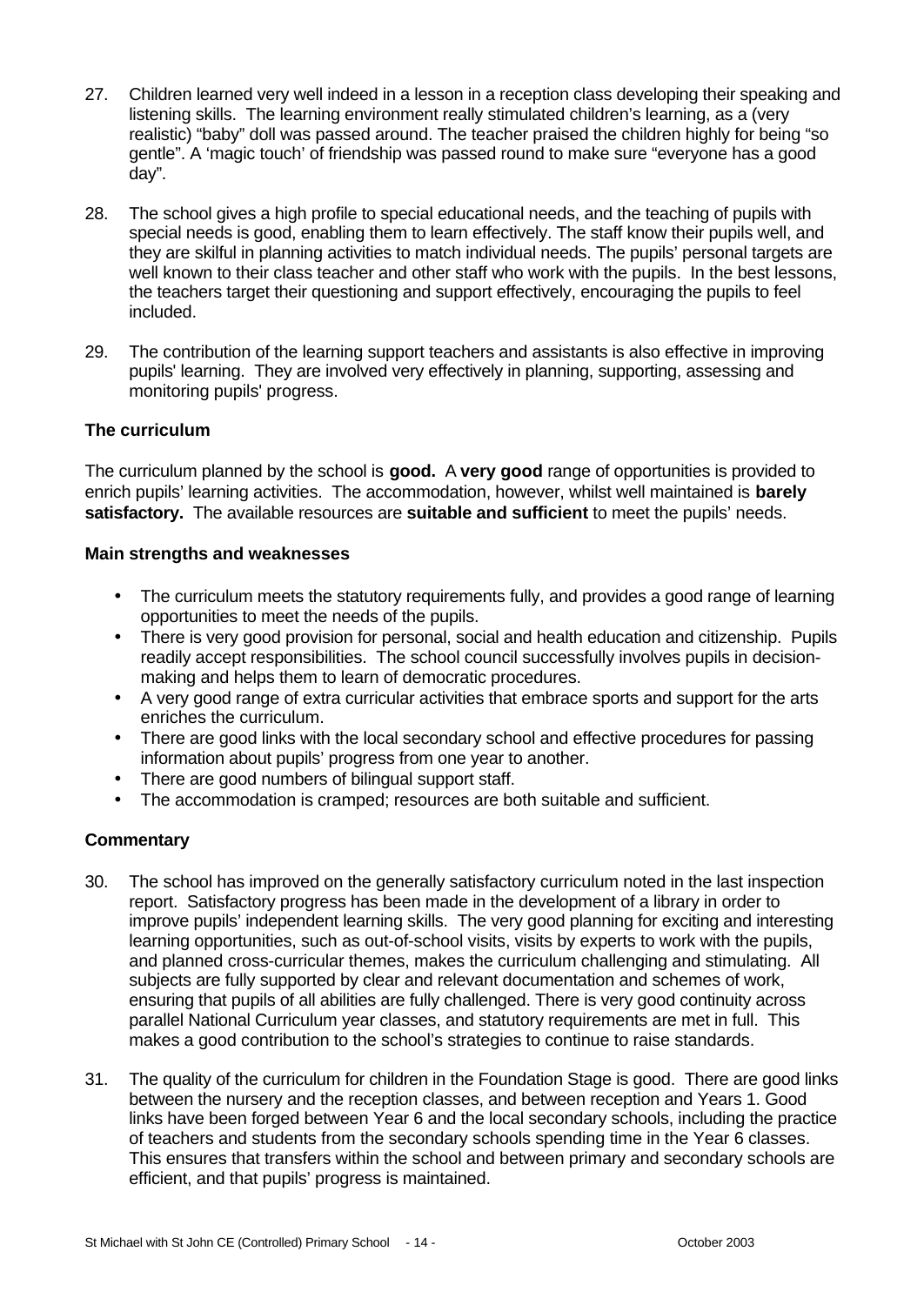- 32. The school makes good provision for pupils with special educational needs. They have full access to the curriculum, and a high level of support in class enables them to participate in all lessons. The staff write clear and achievable plans for their individual progress. Detailed individual education plans, which describe the school's strategies for supporting pupils' progress towards the targets, are drafted for all pupils requiring them. This good provision has a positive impact on the pupils' learning. Additional support is given in class to pupils in Years 5 and 6 to provide support with the literacy and numeracy strategies. In addition, small groups of pupils are withdrawn for short 'booster' sessions. The pupils attend these sessions eagerly, because the co-ordinator for special educational needs and the special needs support assistant plan interesting contexts for learning. The co-ordinator has organised a very attractive special needs room, known as 'The Jungle'. This is a very imaginative setting with extensive resources to support learning. The pupils very much enjoy working in this adventurous area, which makes a good contribution to their learning.
- 33. The school puts particular emphasis on its policy to develop personal, social and health education and awareness of citizenship, and the curriculum provides very well for this aspect of pupils' development. The agreed formal policy directs teachers' planning very successfully, and a formal scheme of work ensures that pupils receive appropriate teaching in respect of sex education, drugs awareness and inter-personal skills development. The older pupils have very good opportunities to take responsibilities for helping in the daily school routines. Pupils are able to put their names forward for service as class representatives on the school's council, writing a declaration stating why classmates should vote for them at the annual elections to this important group. These planned events and activities give pupils very good understanding of the nature of responsibility and the importance of citizenship.
- 34. The allocation of teaching time is above national levels and focuses on the teaching of English and mathematics. Good opportunities are identified to alternate the teaching of some foundation subjects over periods of half a term, and very good opportunities are planned to use people, places and events in the community to supplement the work done in school. These events enrich pupils' learning, as does the good range of after-school sports and 'other interest' clubs that include mathematics, information and communication technology and art. The very good provision for arts education includes pottery, music, dance and drama. These initiatives and such celebrations as those for Eid and the Harvest Festival are underpinning the school's current application for the Arts Charter Mark during the current academic year.
- 35. Currently the accommodation for the pupils is cramped, and the layout of the building makes it difficult for them to move around the school without passing through classrooms. A building project to rationalize the accommodation and provide extra classrooms will begin shortly.
- 36. There are appropriate numbers of teachers, who are suitably qualified and experienced. They are assisted well by enthusiastic and skilled support staff, who also work very effectively and have positive, friendly and firm relationships with the pupils.
- 37. Overall, learning resources are suitable and sufficient to support the curriculum. They are good in the Foundation Stage and for pupils with special educational needs.

#### **Care, guidance and support**

Pupils are valued and very well cared for, in a secure, clean, warm and welcoming environment.

#### **Main strengths and weaknesses**

- This is very happy school, where all staff contribute to the purposeful and supportive atmosphere.
- Guidance and support for each pupil is very well structured.
- The school council is enthusiastic, working very hard and responsibly to represent all pupils.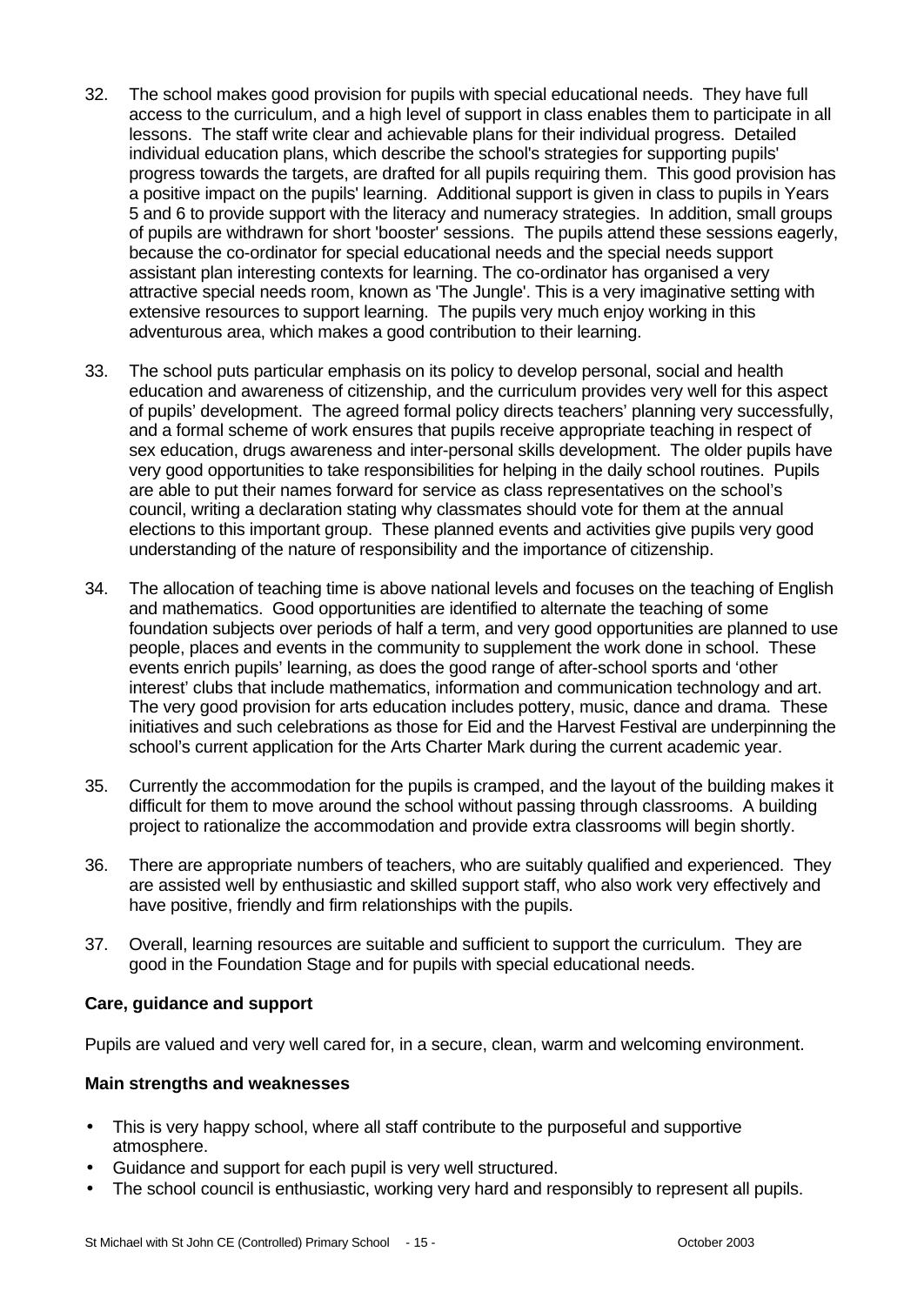## **Commentary**

- 38. All adults in school have had training in Child Protection and behaviour management. They are kindly and supportive. As a result, pupils feel very well looked after. Even the newest in school feel confident and secure in their new surroundings. A few minor health and safety matters have been discussed with governors, and accepted for their prompt attention.
- 39. Staff work very hard to build up the pupils' self esteem. They enjoy the pupils' company and understand their bubbly enthusiasm. Consequently an inclusive atmosphere is evident where pupils are seen to enjoy free conversation, sharing any thoughts or concerns. Good work, endeavour and improvement are praised in lessons or during assemblies. Teachers encourage pupils to achieve their best, guiding them individually throughout the year. Any emerging problems or weaknesses are discussed with pupils and thoroughly shared with parents to bring about improvement at an early stage. Pupils enjoy personal targets for learning throughout the term. Pupils especially value end-of-year reports, which the teachers share with them before they are sent home.
- 40. The school council is well established and very efficiently organised. Just as staff listen to them, the pupils listen to one another's suggestions, making decisions on all sorts of matters. For example, there are proposals for a school council newsletter and, for fund raising, a drawing competition, a fun day with a bouncy castle and a Christmas competition. The school encourages these activities wholeheartedly.

#### **Partnership with parents, other schools and the community**

Parents are very pleased with all the school provides and achieves for their children.

#### **Main strengths and weaknesses**

- Parents view the school very highly and appreciate all the school does for their children.
- The school puts great emphasis on parental co-operation, and runs an exceptional range of high quality courses for parents.
- The school has strong and fruitful links within the community, particularly with the local mosque.
- Arrangements for Year 6 pupils' move to their next school are very well organised.

#### **Commentary**

- 41. Parents know this school sets out to involve them at every opportunity. As a result, parents support the Home, School agreement, which is constructively reviewed at the beginning of each year. Parents look forward to coming into school, and attend in large numbers every time they are invited, because the consultation sessions to discuss their children's reports, achievement and targets for further development are very helpful. Parents are very confident in approaching staff with any concerns. They feel that they are listened to, and know that their views are taken into account. Any small issues are dealt with sensitively. Open days, when parents can observe their children in lessons, are viewed with enthusiasm and are helpful with homework in areas such as literacy or information and communication technology.
- 42. Parents value the exceptional range of courses to involve them in their children's learning. These have been made possible as result of bids for outside funding and by the dedication of staff. They give parents immeasurable help and confidence in assisting their children.

#### OUTSTANDING PRACTICE

The whole **Family Learning Programme** is visionary. It is excellently thought out and put into action to the distinct advantage of families and the school. It is greatly enjoyed by a large numbers of parents. The Foundation Course for Parents, Top Tots and Share Projects are all having a direct impact on improved standards in the early years, where few pupils join the school speaking English. The Lifelong Learning Team running the ICT Club, out of school hours, has an enthusiastic attendance, resulting in some parents moving on to higher levels.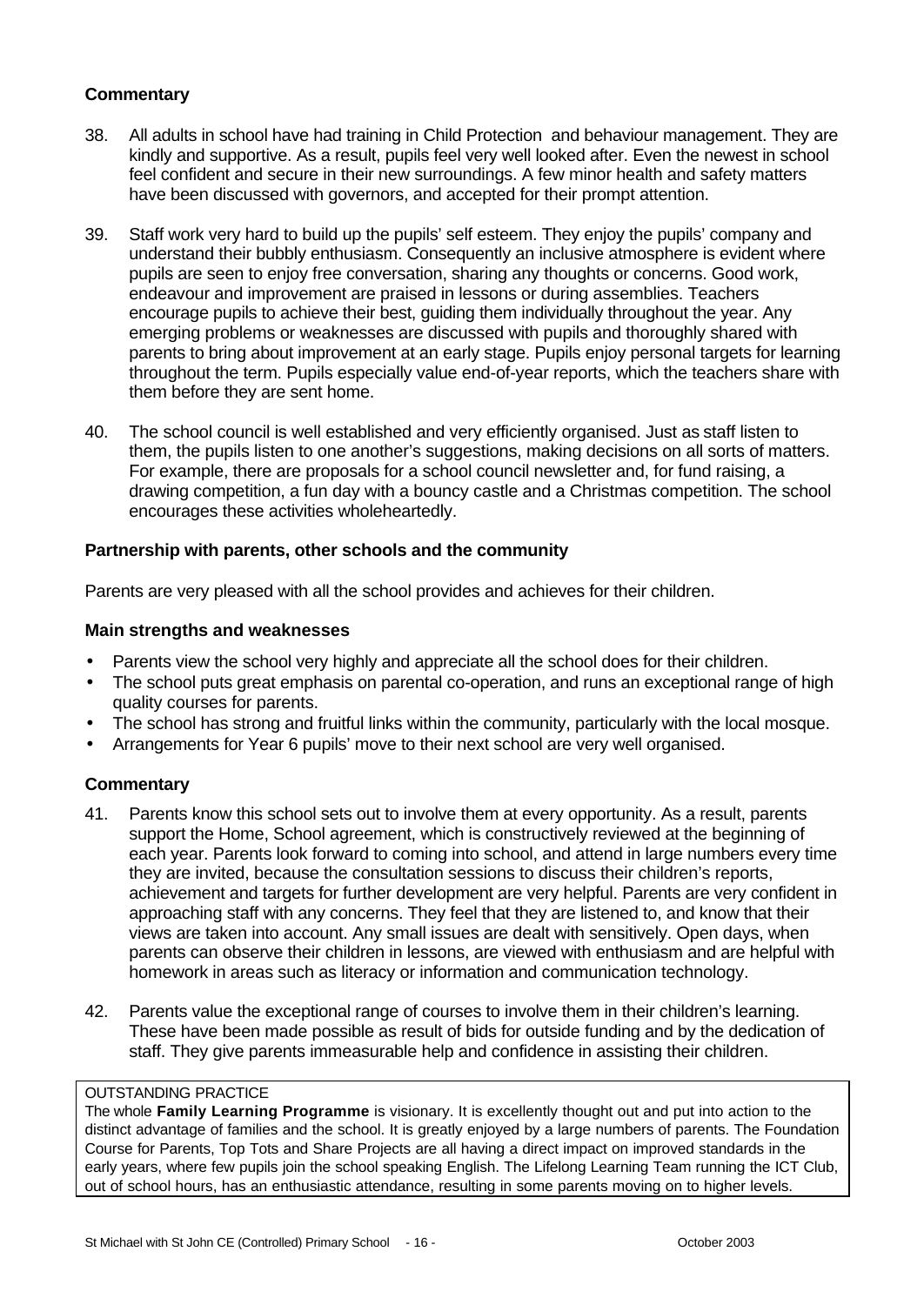- 43. The school has strong ties in the community, particularly within the parish and with the local mosque. Clergy regularly share in assemblies, broadening the spiritual and cultural views of the pupils. Sometimes all work together. For example, the school, the families, the mosque and the local church co-operated to raise funds for the recent Indian earthquake disaster.
- 44. Links with partner institutions are broad and varied, assisting the school in professional development. The transfer of pupils to their next stage of education is managed with great thoroughness. Teachers of both schools teach the Year 6 students in both premises. Some of this time is spent with pupils from other schools who will be in their new class, so pupils form a very settled view of their future school. The school takes in students both for work experience and as part of their training. The students spoken to about their time at St. Michael and St John said it had been a valuable experience, because of the opportunities they had been given to share in all activities, including planning. The school values effective links with other local primary schools, and also a very fruitful interchange with a school in a rural area, which gives pupils a useful comparison of traditions and cultures.
- 45. The school is committed to involving parents in the learning of pupils with special educational needs, and they do so successfully. A significant aspect in this area is the provision of 'courses' for parents designed to develop their understanding and attitudes towards special educational needs, and to give ideas as to how they can best support their children's learning at home. Also, the special needs co-ordinator has led effective training on behaviour management through the 'Super Parents Group'. Through this support, relationships with parents have 'blossomed'.

## **LEADERSHIP AND MANAGEMENT**

The leadership and management of the school are very good. The governance of the school is good.

#### **Main strengths and weaknesses**

- The headteacher has created a most effective and committed senior management team and is driving the school forward; she leads by example.
- Management by the headteacher is very effective and she is well aware of the strengths and weaknesses of the school.
- The governing body is fully involved in the school's initiatives, and fulfils its statutory duties well.
- The management of special educational needs is very good.

#### **Commentary**

- 46. The headteacher is an enthusiastic and able leader. She has re-structured the senior management team completely since her appointment just over three years ago. The new senior management team, in place for two years, is providing very good quality leadership for the school and its pupils. The headteacher leads by example in all areas. A particularly effective innovation in leadership is that the two other members of the senior management team have been positioned in classes in the lower infants and lower juniors, so that, without the imminent pressure of examination classes, they can monitor and assist the other teachers in their phases of the school as needed. This is a very effective tool in the pursuit of improved achievement.
- 47. The headteacher manages the school's budget very efficiently. The large surplus shown in the Table 6 below is being held to help finance the new building. The school improvement plan is a most effective working document.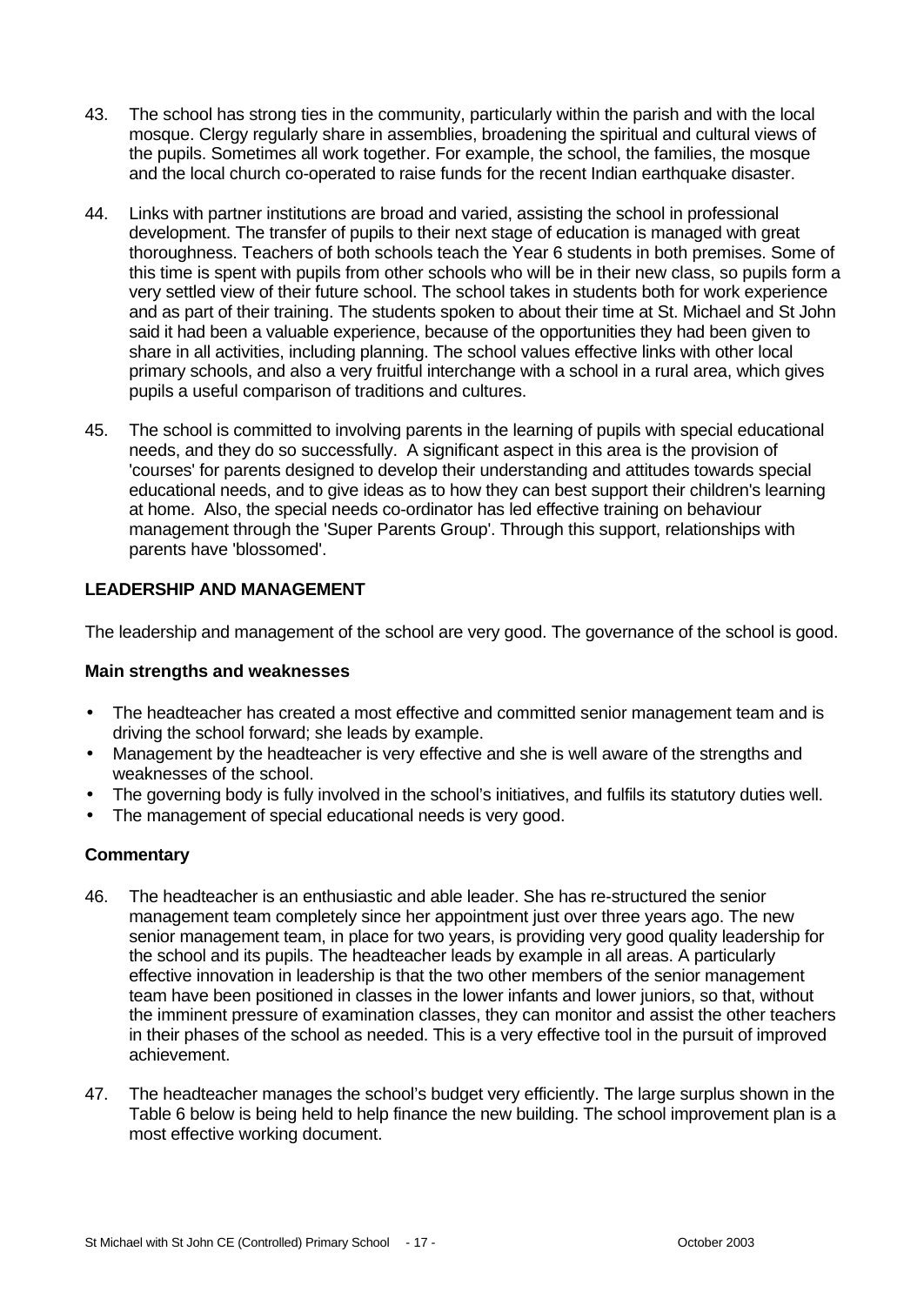- 48. All members of the senior management team regularly monitor and evaluate teaching effectively through the school, in their roles as team leaders in performance management. The effectiveness of the role of subject leader has been improved since the last inspection.
- 49. Governors fulfil their duties well. The chair of governors keeps well abreast of pupils' progress at the school, and meets with the headteacher each week. Governors liaise well with subject leaders, who report to the governing body annually. They act well as critical friends of the school.
- 50. The management of special educational needs is very good because the co-ordinator is a highly experienced, hard-working teacher, who has a profound understanding of how these pupils learn best. The guidance given to teachers and support assistants is consistently good, evidence of strong and effective leadership that seeks to achieve the very best practice for the pupils. The co-ordinator ensures that individual education plans are carefully written, followed and reviewed, and the quality of her work has made a significant contribution to the pupils' good achievements. Outside agencies are involved when necessary to guide the teaching and learning programme of some special needs pupils.

| Table 6 Financial information for the year April 2002 to March 2003 |
|---------------------------------------------------------------------|
|                                                                     |

| Income and expenditure $(E)$ |           | Balances (£)                        |         |
|------------------------------|-----------|-------------------------------------|---------|
| Total income                 | 987,883   | Balance from previous year          | 139,037 |
| Total expenditure            | 1,038,127 | Balance carried forward to the next | 69,961  |
| Expenditure per pupil        | 2,294     |                                     |         |

# **OTHER SPECIFIED FEATURES**

#### **English as an additional language**

The provision for pupils with English as an additional language is **very good.**

#### **Main strengths and weaknesses**

- There is a high quality of support from the bilingual teaching assistants.
- The quality of teaching and learning is good.
- Good standards are achieved by the pupils.
- There is good provision in the Foundation Stage.
- The quality and range of bilingual resources are good.
- Communication with parents is very effective.

#### **Commentary**

- 51. The overall quality of support from the bilingual teaching assistants is very good. The majority of support is targeted on the Foundation Stage and Year 1, a successful strategy that ensures that most children can speak English by Year 2, with growing confidence. The school adopts a variety of approaches to the teaching of English as an additional language, from team teaching with class teachers to working with groups of pupils who speak the same language, including Punjabi, Urdu and Gujerati. Bilingual assistants plan together and with teachers. They have developed good relationships as a team, and work hard together to ensure a high level of support is available for the pupils.
- 52. The teaching for children who speak English as an additional language is good. The staff provide good visual clues and demonstrations to ensure that pupils understand and join in activities. Teachers almost intuitively use gesture to aid explanations, and the pupils'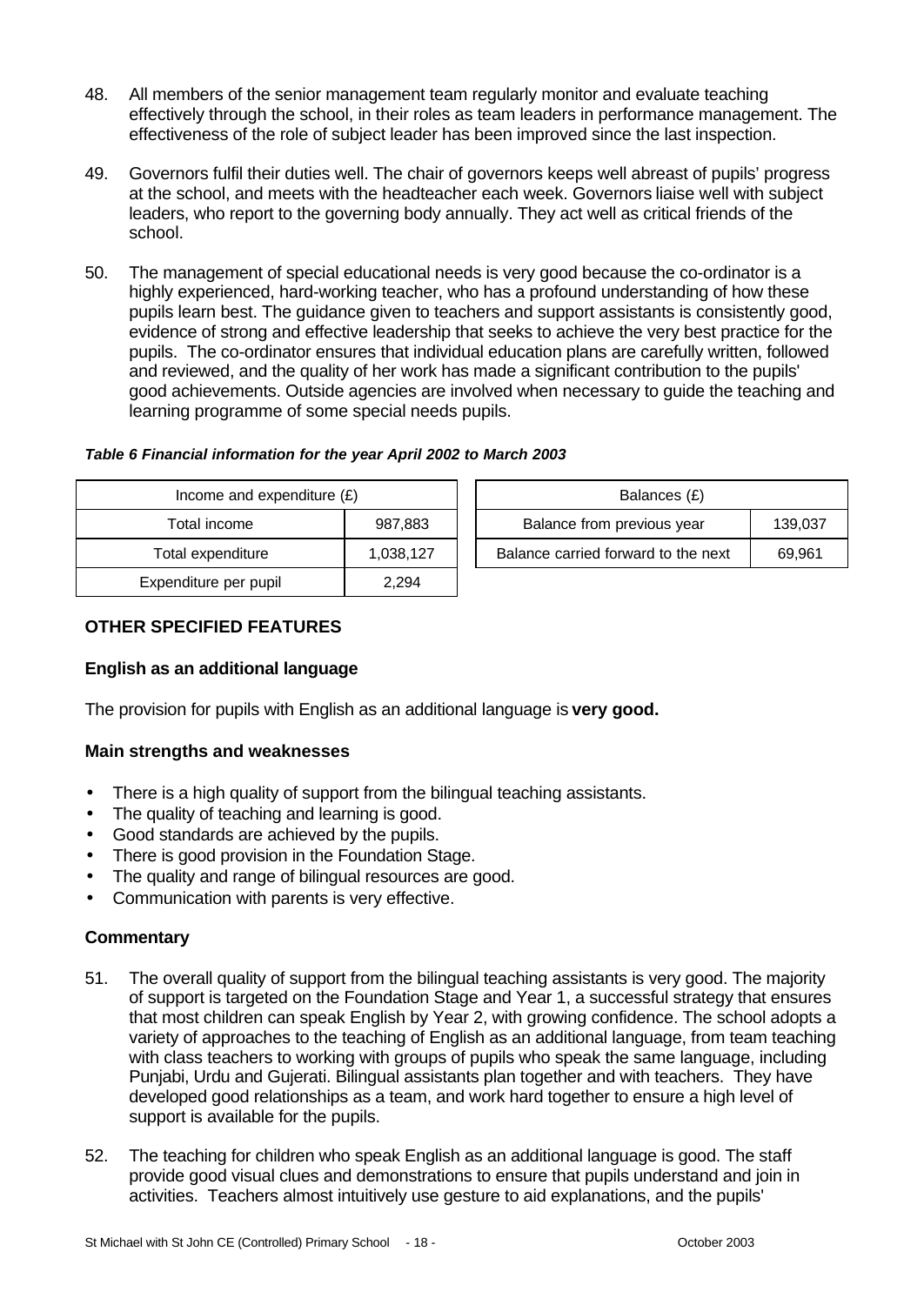responses show how helpful this practice is. However, the pupils' inability to move beyond the literal translation is sometimes a barrier to their learning. The learning support teachers and other support staff work alongside pupils in the junior classes to develop their comprehension skills, and as a result, pupils' learning is improved.

- 53. The pupils do well because the staff focus on explaining new terms in literacy and numeracy lessons, and adopt a practical emphasis in other subjects.
- 54. Extensive support is provided for children in the Foundation Stage, which significantly contributes to the children's acquisition of English. The high quality support from the bilingual assistants ensures the children are soon integrated into language activities, and the pupils benefit from well-organised dual language sessions, when they are helped to sort out their ideas and get a clear understanding of what is being taught.
- 55. Bilingual resources such as dual language books, games and pictures are of a high quality, and used to good effect to support learning. Good attention is also paid to writing labels in other languages, so that the pupils can begin to recognise words in their own language.
- 56. The school has established effective links with parents and this has a positive effect on the children's learning. Bilingual staff ensure that parents can sort out problems and have a clear picture of what is going on in school.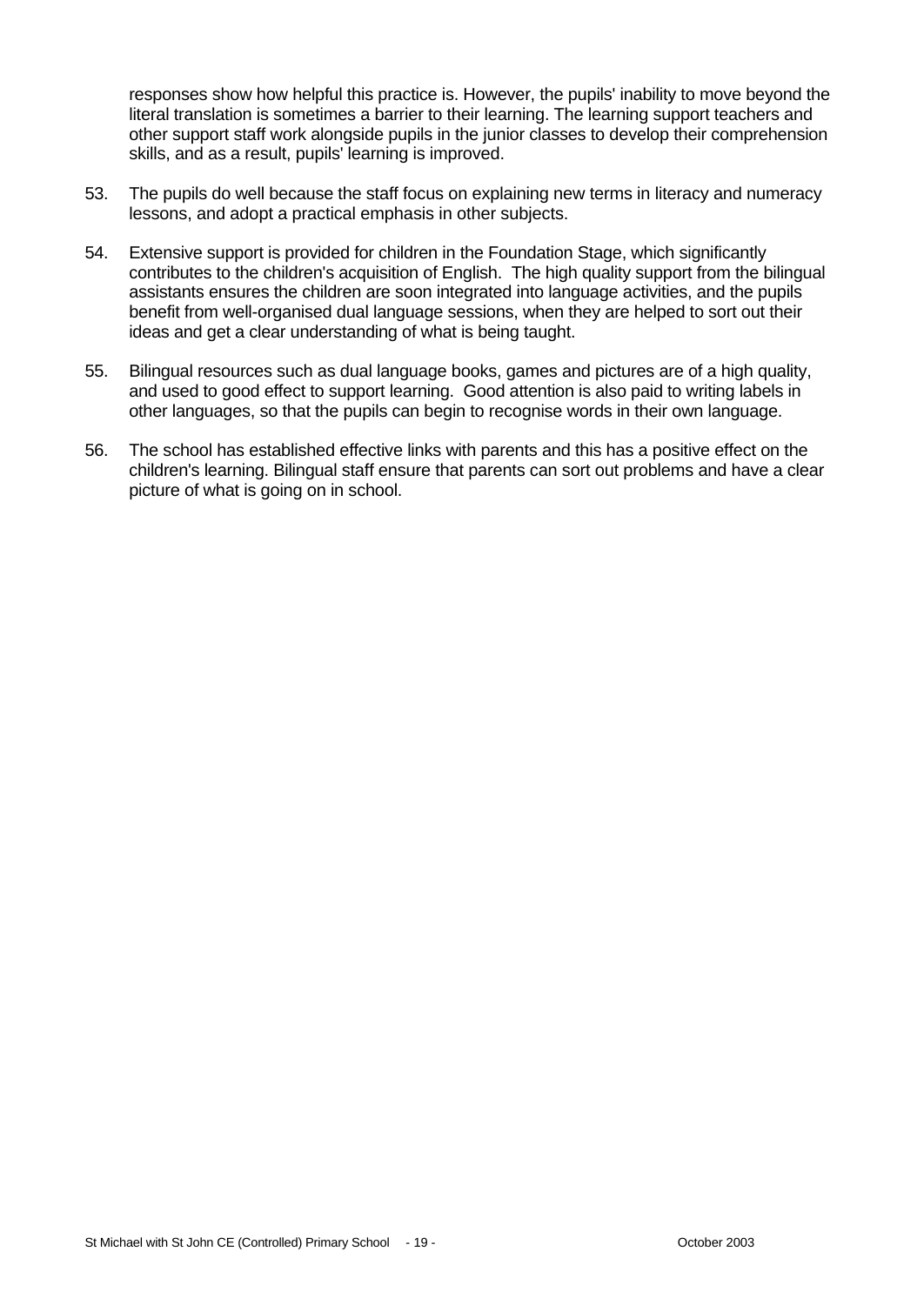# **PART C: THE QUALITY OF EDUCATION IN AREAS OF LEARNING, SUBJECTS AND COURSES**

# **AREAS OF LEARNING IN THE FOUNDATION STAGE**

#### **The quality of provision is good.**

- 57. Pupils' overall attainment when they start nursery is well below average. Most communicate in their mother tongue, but the children's ability to speak and understand English is particularly low. Overall achievement is good. However, because of the low starting points, children are unlikely to reach the nationally expected standards in each of the areas of learning by the time they start in Year 1. Pupils with special educational needs receive good support and make good progress.
- 58. Leadership and management are good. The high quality of teamwork ensures the best use of the individual talents of all staff. All support staff provide particularly good support and make an especially significant contribution to learning in all areas. A coherent curriculum, based on relevant first-hand experiences with a good balance of teacher-directed activities and opportunities for child-selected play, meets children's needs well.
- 59. Links between home and school are very well established. Well-organised workshops provide advice for parents on helping their children at home.
- 60. High standards in the provision for the Foundation Stage have been maintained since the previous inspection, and curricular links with Year 1 have been strengthened.

#### **PERSONAL, SOCIAL AND EMOTIONAL DEVELOPMENT**

#### **Provision in personal, social and emotional development is very good.**

#### **Main strengths and weaknesses**

- Teaching is very good. Children achieve very well.
- Caring and supportive relationships successfully promote children's confidence and self-esteem.
- Children are developing positive attitudes to learning.
- The provision of a discussion session, called Circle Time, provides a good opportunity for children to express their feelings and listen to others.

#### **Commentary**

61. Staff use praise effectively to encourage children and promote good behaviour. They value children's ideas sensitively and communicate respect for their work by displaying it attractively. As a result, children show increasing confidence and enthusiasm for learning. Reception children are adept at selecting tasks for themselves and maintaining concentration for a short spell. Routines and rules are clearly and positively established, so that children know what is expected and respond accordingly. Circle Time sessions are very well organised and provide good opportunities for individuals to share thoughts and feelings, to respond to others, and to take turns and share. Children learn successfully about traditions through taking part in celebrations like the harvest festival.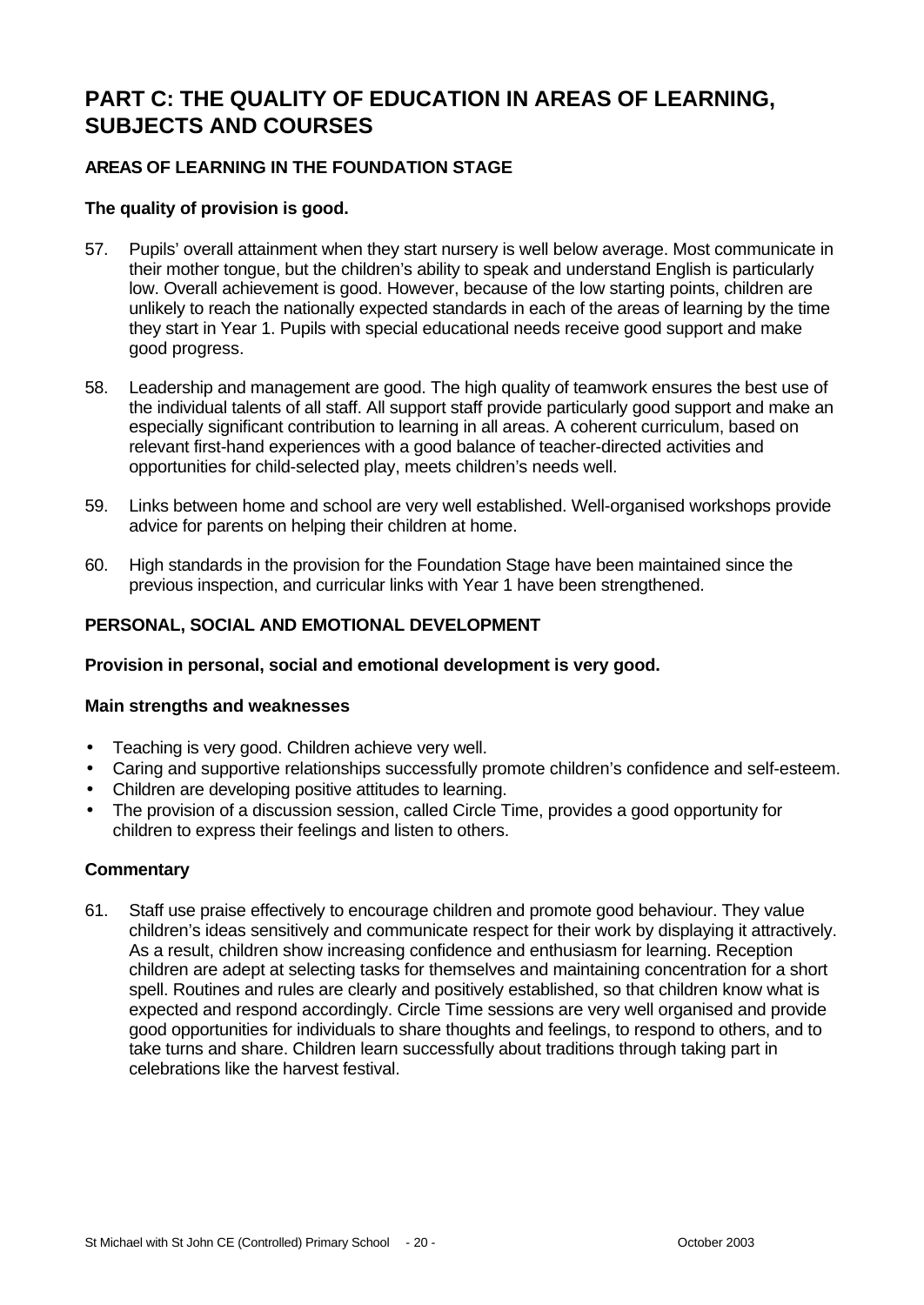### **COMMUNICATION, LANGUAGE AND LITERACY**

#### **Provision in communication, language and literacy is good.**

#### **Main strengths and weaknesses**

- Teaching is good. Children achieve well.
- High priority is rightly given to the teaching of speaking and listening skills in English.
- Bilingual assistants provide particularly good support.
- The curriculum and resources are adapted specifically to promote children's understanding.
- Assessment is used successfully to inform teachers' plans.

## **Commentary**

62. Teachers use their secure knowledge and understanding to plan small steps of learning, which help children achieve well. Emphasis is given to promoting speaking and listening skills in English through well-planned, formal lessons, and through focused play activities in all areas of learning. Teachers intervene particularly successfully to encourage language development in imaginative play. Stories and songs are carefully adapted; for instance, the Gingerbread Man becomes the Chapatti Man, reflecting the children's interests and experience effectively so that they become confident learners. Bilingual assistants provide clear translations, which ensure reception children understand and enjoy stories. They continually demonstrate speaking skills in English and, through skilled questioning, engage children in purposeful conversation. Consequently, children communicate in English with growing expertise. Reception children are just beginning to recognise letter sounds, and higher attaining children use random letter shapes when making appointments at the 'clinic'. Staff use their careful observations of children at work to plan new learning, which builds effectively on what children can already do.

#### **MATHEMATICAL DEVELOPMENT**

#### **Provision in mathematical development is good.**

#### **Main strengths and weaknesses**

- Teaching is good and children achieve well.
- Standards in some aspects of number work are average.
- Lively practical activities are well planned and support learning successfully.
- Tasks are carefully graded to meet children's needs.

#### **Commentary**

63. Children join enthusiastically in counting songs and games in their mother tongue, with increasing use of English. They copy the teacher accurately to display the correct number of fingers. In the reception class, most children recognise numerals from 1 to 5, whilst higher attaining children know numbers 1 to 10. They are becoming confident in ordering numbers correctly. They identify, for instance, 'one more than four' accurately, although language difficulties sometimes cause confusion between the words 'before' and 'after'. Attractive sorting and matching activities are carefully organised to challenge children of differing attainment. Play activities, like weighing the 'baby' in the 'clinic', provide interesting opportunities to develop mathematical skills. Children are careful in counting out the number of bricks needed, and watch the scales closely to balance the doll.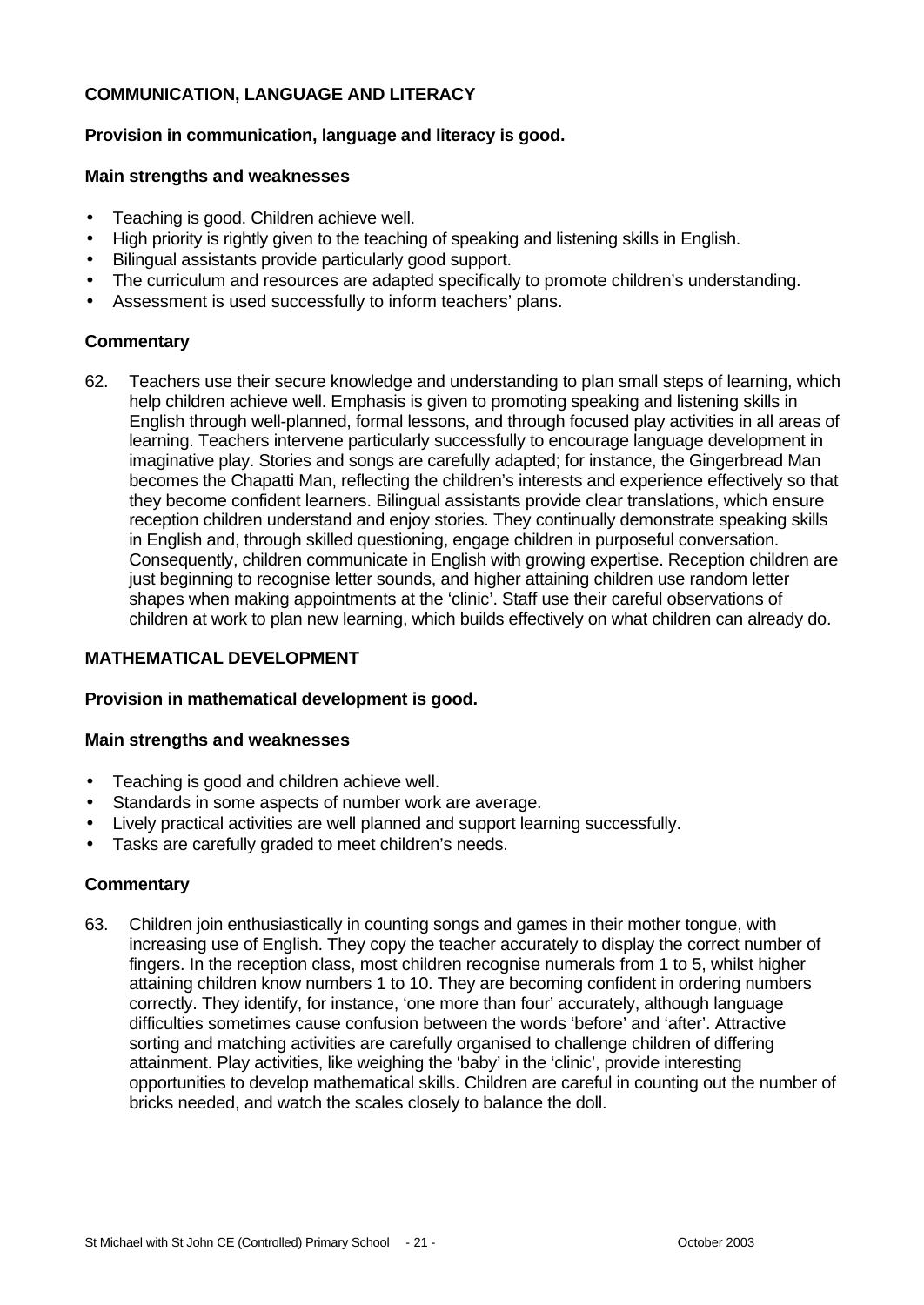## **KNOWLEDGE AND UNDERSTANDING OF THE WORLD**

#### **Provision in knowledge and understanding of the world is good.**

#### **Main strengths and weaknesses**

- Teaching is good. Children achieve well.
- Tasks are clearly focused.
- Children are encouraged to learn through their senses.
- Resources are well prepared.

#### **Commentary**

64. Group investigative activities are well organised and clearly focused. Children are becoming independent in selecting from the good range of resources, and all staff work with clear purpose. When making chapattis, children are prompted to use their senses consciously, to observe, touch, smell and taste. Adults focus on key vocabulary, and use language precisely in their questions to help children describe the changes they experience. Children use the computer competently to reinforce skills such as counting and pattern making.

#### **PHYSICAL DEVELOPMENT**

#### **Provision in physical development is good.**

No direct teaching was seen.

#### **Main strengths and weaknesses**

- All children have access to a secure outdoor play area.
- Reception children use the hall for physical education lessons.

#### **Commentary**

65. Children control large wheeled toys with awareness of space, but little consideration of others. They manipulate tools like pencils and paintbrushes to fulfil their own purposes satisfactorily. Staff manage children successfully in the outdoor area.

#### **CREATIVE DEVELOPMENT**

#### **Provision in creative development is good.**

#### **Main strengths and weaknesses**

- Teaching is good. Children achieve well.
- There is a clear focus on skill development.
- Resources are carefully chosen and well prepared. Imaginative play areas are particularly well organised.
- Creative activities are used well to provide opportunities for fostering pupils' language skills.
- Questioning does not always extend children's ideas successfully.

#### **Commentary**

66. Children explore paint and collage thoughtfully in their own free-choice activities. They experiment carefully to make colours darker or lighter, and work purposefully to mix a colour, which accurately matches that of a real orange. Children successfully link the orange circles they paint to the letter 'O', for orange. Children build successfully on their own experience in a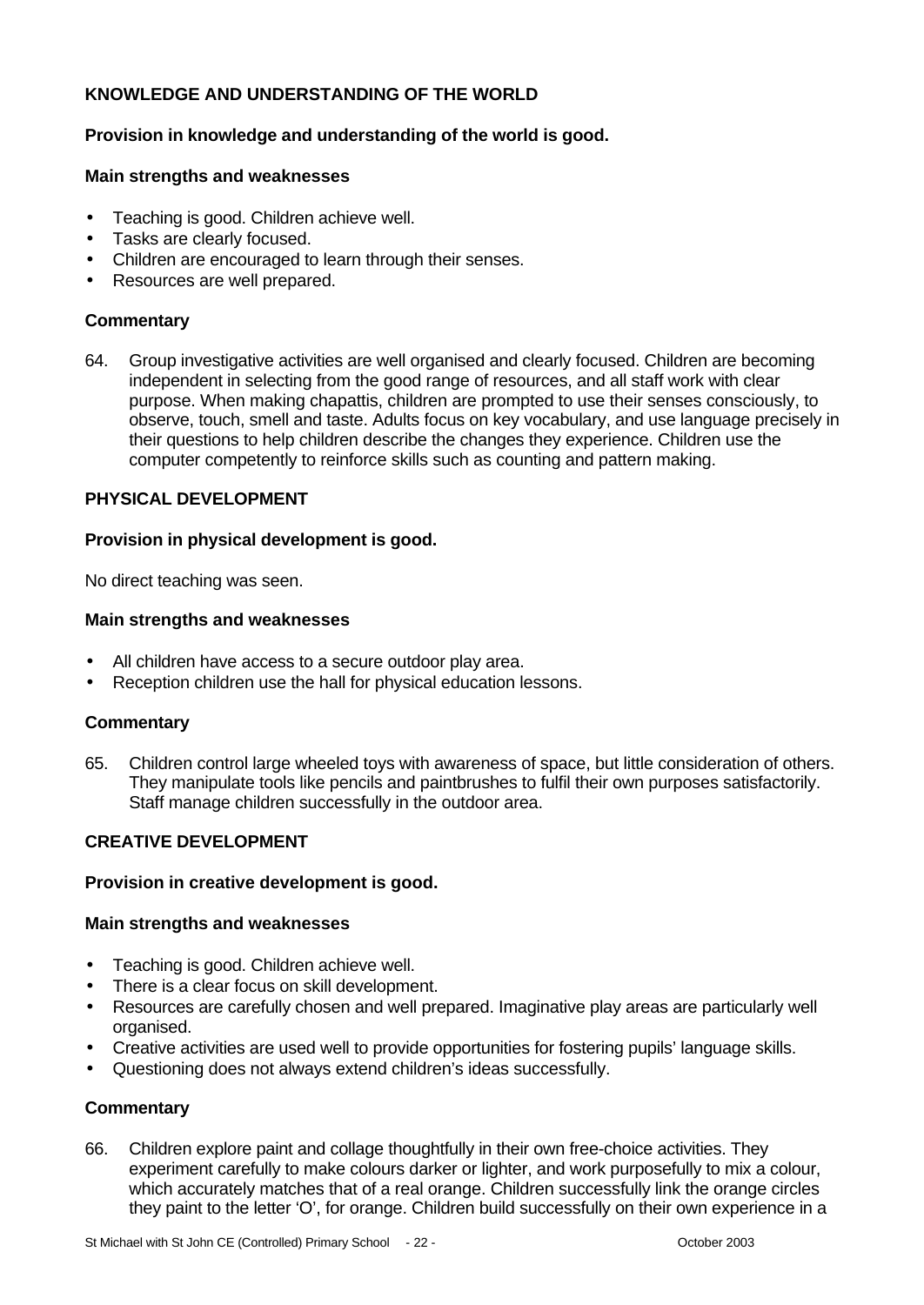familiar situation when playing in the 'clinic'. They imitate the teacher's actions and carry on the pretence spontaneously after the teacher has left. Sometimes the teacher's questions require only a single word response and do not challenge children as well as they might.

# **SUBJECTS IN KEY STAGES 1 and 2**

## **ENGLISH**

Provision in English is **good**. Pupils achieve well to obtain National Standards.

#### **Main strengths and weaknesses**

- Teaching is good throughout the school and, consequently, pupils achieve well. Bilingual support assistants make good contributions in lessons.
- Boys, particularly those in Year 6, show high levels of interest and confidence, and are keen to learn.
- The subject is very well led and effectively managed.
- Pupils are not given sufficient opportunities to develop their library skills.

#### **Commentary**

- 67. Standards in reading are average in Year 2. Pupils sound out unfamiliar words and understand what they read. Higher attaining pupils read confidently and independently, and talk about the characters and main events in the story. Average and lower attaining pupils are less expressive. Standards in reading have improved since the 2002 national test results, with more pupils beginning to read at the higher level.
- 68. Good teaching of phonics in the infant phase helps pupils to learn letter sounds effectively. The provision of a word rich environment successfully promotes the acquisition of reading and spelling skills, and is particularly useful because English is being taught as a second language.
- 69. In the junior phase, pupils reach standards appropriate for their age. Higher attaining pupils read fluently and accurately. They hold a conversation about the books they are reading, identifying passages that they really enjoyed and explaining why. Pupils still experience some difficulty in establishing meaning, because they have some problems understanding more complex vocabulary and idiomatic expressions, such as "pull your socks up." Year 6 boys have very good attitudes to reading. They are aware of the differences between fact and fiction and, when asked about space travel, they trawled the reference section of the library, locating information books to research knowledge about 'space stations' and 'sputniks'. Some very good resourcing has ensured that recently purchased books include titles and topics that are relevant to boys' interests. These books have been situated close to Year 6 classrooms. Their availability and proximity has fired the boys' interests and imaginations, and has led to an improvement in their levels of reading. Nonetheless, pupils could be given more opportunities to develop their library skills further. The school has worked hard to respond to the key issue relating to boys' attainment highlighted in the last inspection report.
- 70. Standards in writing are average for both Years 2 and 6. This is an improvement on the findings of the last report and represents good achievement, since almost all pupils commenced their compulsory education learning English as an additional language, and having lower than average skills. In the infant phase, a high level of importance is given to writing and pupils are challenged to write independently, using sentences, and to develop their punctuation skills. Their letters are well formed and handwriting is clear and legible. Year 6 pupils write well. Their work is grammatically correct and spelling is accurate. Usually handwriting and presentation are neat. Pupils plan, draft and produce interesting and imaginative pieces of work. The higher attaining pupils write at length, sustaining their ideas.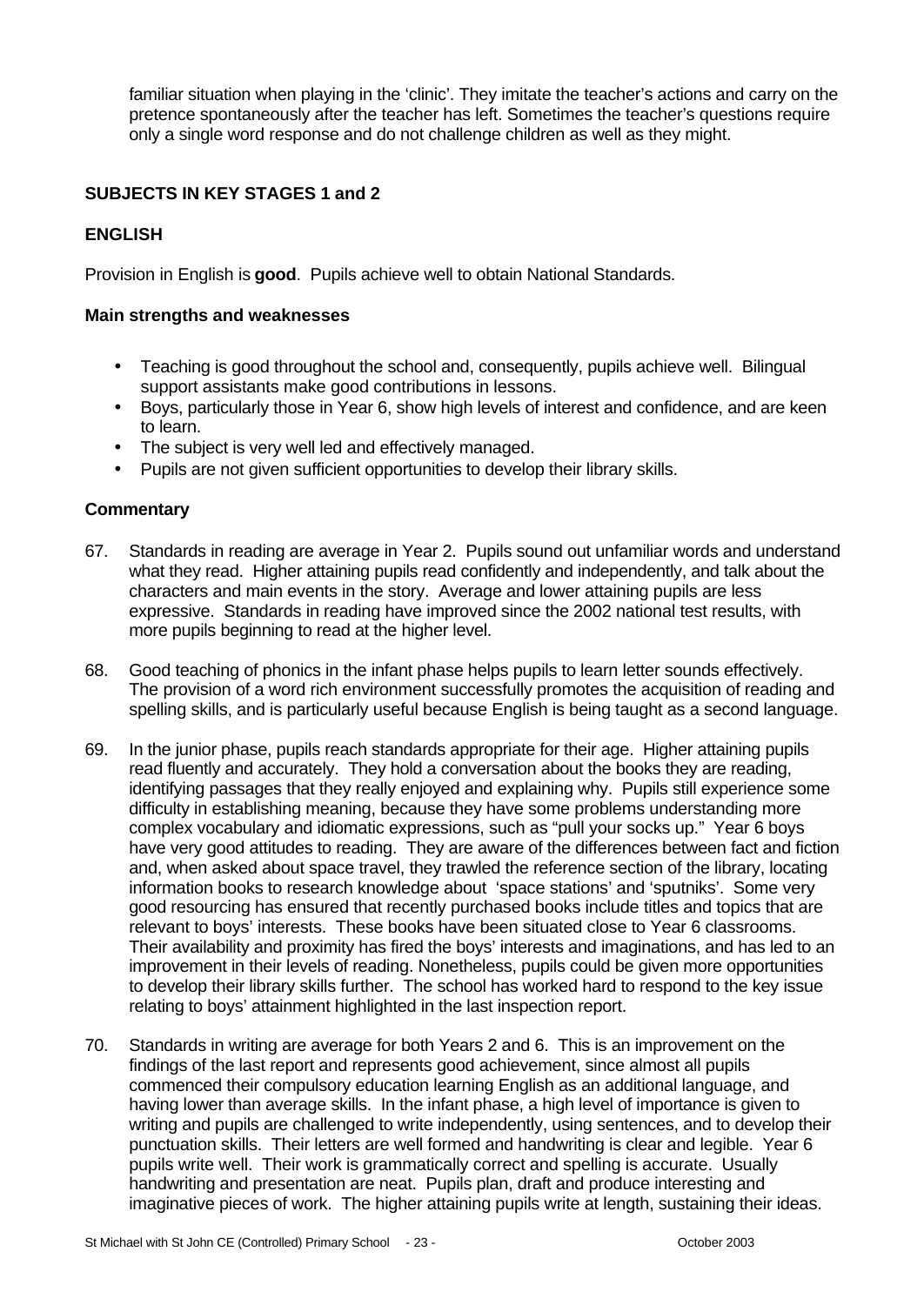- 71. Standards in speaking and listening are slightly below average by the end of Year 2. Teaching is good throughout the school, with an appropriate emphasis on extending pupils' skills through the introduction of new vocabulary, and providing opportunities in lessons, often through questioning, for pupils to express themselves. Consequently, in Year 6, pupils' speaking and listening skills are average.
- 72. The overall quality of teaching is good across the school. The new procedures for assessing pupils' achievement are very well designed, and throughout the school, teachers generally use the assessment information effectively for planning their work for different groups of pupils. This is a significant improvement since the last inspection. Lessons are well planned, indicating good knowledge of the Literacy Strategy. Teachers continually challenge pupils through their stimulating and interesting explanations. They encourage and engage the pupils, ensuring that they are fully attentive and contributing to discussions. Adults use common words from pupils' first language to ensure that they gain full understanding of the learning task. In this way, the well-trained bilingual support assistants make good contributions to pupils' learning. Other learning support assistants effectively support those pupils with special educational needs. Teachers model examples of extended writing most successfully, thereby helping the higher attaining pupils to achieve the higher levels of writing. These strategies ensure that pupils make good progress. Occasionally, where teaching is satisfactory, too much time is taken to explain the tasks, so pupils are rushed to complete their work. Sometimes the lesson planning does not fully consider the needs of pupils who complete their tasks quickly.
- 73. Information and communication technology is used well for word processing. A library has been established in a small room, which is organised effectively and administered by pupils, who check books in and out confidently using an ICT barcode programme. Classes are timetabled to use this resource, and parents help their children to choose books. The library is colour coded and satisfactorily stocked. Whilst some pupils have acquired knowledge and retrieval skills using 'contents' pages and the index effectively, pupils are not given sufficient time to further develop their independent learning skills in the library.
- 74. The subject leaders provide very good role models for the staff, and very good procedures have been set up for monitoring pupils' work and lesson planning, and the evaluation of national test results. Findings are acted upon and, consequently, the school provides a language-rich environment in which pupils flourish.

#### **Language and literacy across the curriculum**

75. The development of literacy across the curriculum is strong, and glossaries of key words are provided in subjects such as science, mathematics and ICT before pupils begin their learning.

#### **MATHEMATICS**

Provision in mathematics **is good.**

#### **Main strengths and weaknesses**

- Pupils achieve well overall by the age of eleven, and attainment now matches national expectations.
- Teaching and learning are good overall throughout the school.
- Multiplication tables could be practised in school more regularly.
- The subject is well led and managed.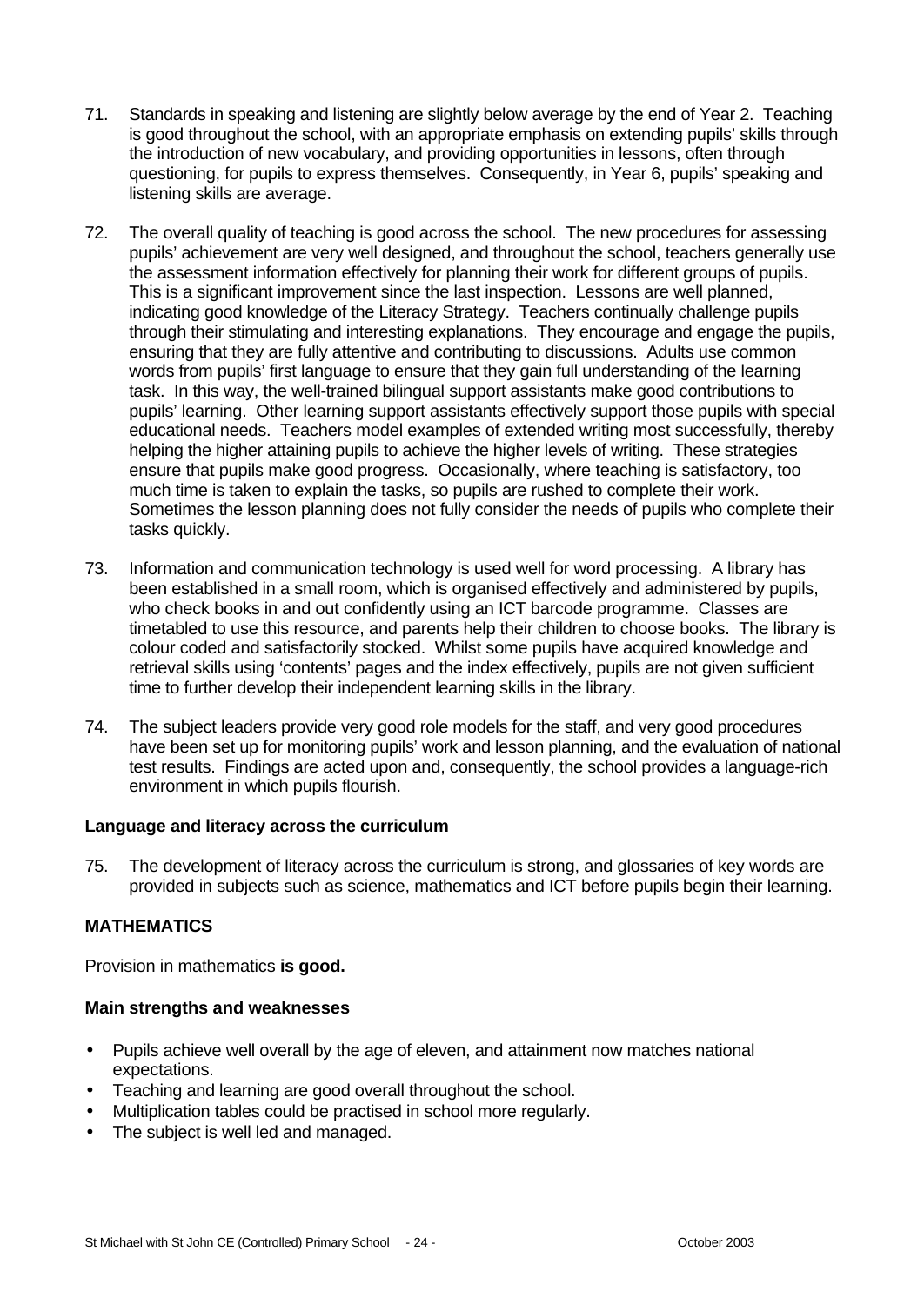### **Commentary**

- 76. Children currently enter the school with standards that are well below average in mathematics, but are on course to leave in 2004 with standards that broadly match those of pupils nationally. Over the years from 2000 to 2002 taken together, pupils have left the school with attainment well over two terms behind that of pupils nationally. Results in 2003, for which there is no national comparative data, show some improvement, with nearly double the proportion of pupils obtaining the higher level five. The school is on course to meet its target for 2004, with one third of pupils leaving the school at level five and three quarters reaching at least level four. Girls have performed a little better than boys; in particular, there has been some underachievement by Pakistani-heritage boys, which has been addressed. Pupils' achievement is now good.
- 77. Pupils' learning is good as a result of the good quality teaching. In the nine lessons seen during the inspection, teaching was very good in two lessons, good in four and satisfactory in the other three. No differences were observed between the learning of boys and girls.
- 78. In the best lessons, the pace was very brisk, with pupils given very short but appropriate time slots to complete each task. Expectations were high, and the pupils were very well managed. For example, in a very good lesson for Year 4 pupils on measurement, pupils were given short periods to complete each problem. Pupils rose to the challenge, remained focused on the task and worked both speedily and accurately. No time was wasted, and pupils' learning was maximised.
- 79. In the lessons that were judged to be satisfactory, the pace flagged at times and pupils were not always sufficiently challenged.
- 80. The school has, appropriately, been putting great emphasis on improving standards in mathematics. However, pupils are sometimes still hindered in their problem solving by not having sufficient instant recall of their multiplication tables. The subject is well led and managed by a newly appointed and enthusiastic subject leader.
- 81. Standards now match those reported at the last inspection.

#### **Mathematics across the curriculum**

82. Mathematics is developed well across the curriculum in subjects such as geography, information and communication technology, and design and technology.

#### **SCIENCE**

Provision in science is **satisfactory.**

#### **Main strengths and weaknesses**

- Standards are improving and pupils achieve well, including those with special educational needs.
- The quality of pupils' recorded work in Year 6 is good.
- Teaching is mainly good, and this is an improvement since the last inspection.
- Information and communication technology is used effectively to support learning.
- The management of the subject is good.
- Insufficient attention is given to ensuring progression in the pupils' enquiry skills.
- There is a lack of challenge and pace in some lessons.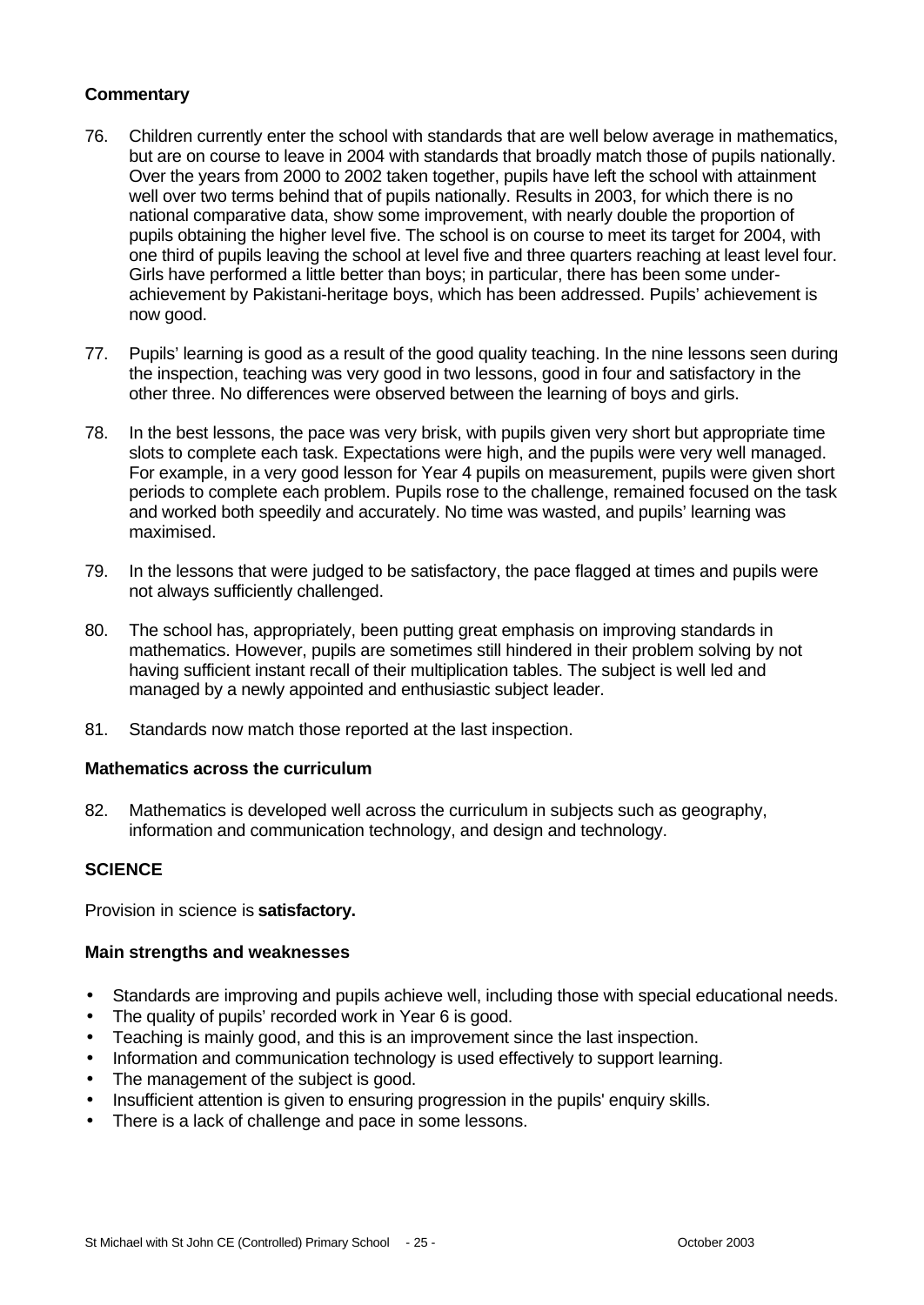#### **Commentary**

- 83. By the end of Years 2 and 6, most pupils are on course to achieve the expected standard, and most achieve well in lessons. National test results over the last three years have shown that standards are improving by the end of Year 6. The 2003 results show that a quarter of all pupils attained above average standards by the end of Year 6 which reflects the continuing improvement, which is due to the implementation of a detailed school scheme of work. This has enabled teachers to plan more effectively, and to match work well to pupils' prior attainment. Pupils who are now in Year 2 explained their work, recorded from Year 1, and demonstrated their sound knowledge of scientific facts and an understanding of different aspects of science, such as various types of forces. In a very good Year 6 lesson, the pupils used their knowledge of micro-organisms to investigate the best place to store bread.
- 84. The pupils in Year 6 make good progress in their recording because teachers give them increasing levels of responsibility and expect high standards. Good use is made of the pupils' literacy skills. The pupils' work shows their ability to use scientific language accurately to describe their activities. They record their methods, predict the outcomes of their investigations, and the higher-attaining pupils compare and evaluate their findings.
- 85. The quality of teaching is mainly good with a number of strengths. It is very good in Years 1 and 6. Teachers have a good knowledge of the subject, and much attention is given to making sure that the pupils are clear about what they are expected to do and what this will help them to learn. In a good Year 1 lesson, the teacher inspired an enthusiastic response from the pupils by actively involving them in tasting activities. By the end of the lesson, most pupils confidently sorted foods into 'sweet', 'sour' and 'salty' categories. Teaching is less successful when lessons lack pace and challenge, and the content of the lesson does not build upon previous learning.
- 86. Pupils with special educational needs achieve well because they are fully engaged in lessons. Teachers are good at asking questions to ensure these pupils are brought into discussions, and showing that their ideas are valued. The very good bilingual support available plays a crucial part in enabling the pupils to take part fully in the lessons, and gain an understanding of the key vocabulary and concepts. The learning support teachers make a significant contribution to helping pupils understand scientific terminology, working alongside the pupils and giving further explanations.
- 87. Increasing use is being made of ICT to support the pupils' learning. In a lesson of high quality in Year 6, the use of an interactive whiteboard to demonstrate an experiment about yeast engaged the pupils' interest very successfully, and informed their learning about microorganisms.
- 88. The leader has a good knowledge of the subject and has supported teachers effectively with planning and with assessing the pupils' learning. Close monitoring of the science curriculum planning has ensured that all elements of the subject are covered.
- 89. Although the attention to learning through scientific enquiry is satisfactory, in Years 1 to 4, assessment is not sufficiently rigorous to ensure that there is progression in pupils' learning. Targets for learning have been recently introduced, but they frequently refer to knowledge and understanding rather than the skills required to develop scientific enquiry.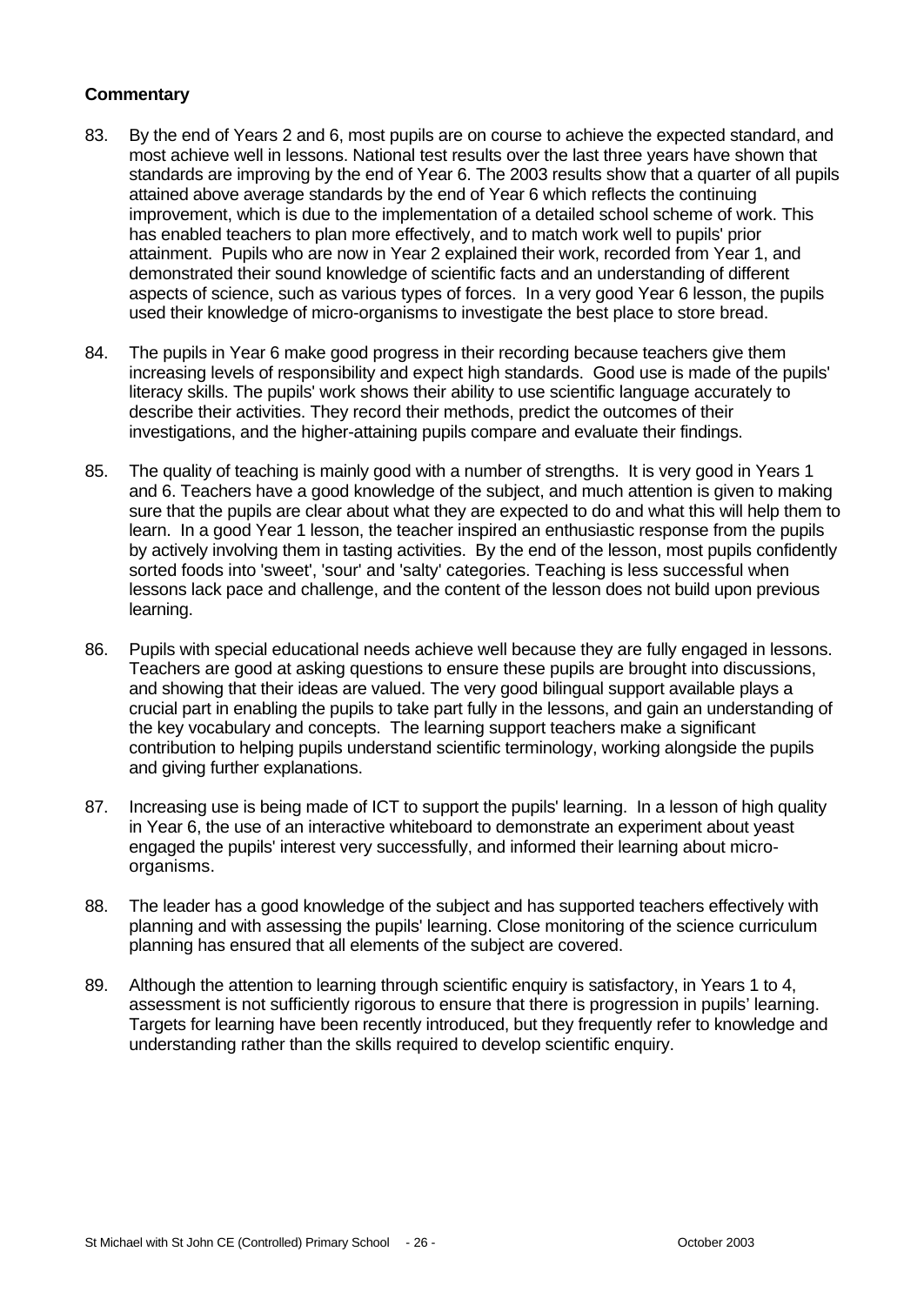#### **INFORMATION AND COMMUNICATION TECHNOLOGY**

Provision in information and communication technology (ICT) **is good.**

#### **Main strengths and weaknesses**

- The school benefits from a set of mobile lap top computers, for use by all classes twice every week.
- There are inter-active white-boards, strategically placed in learning areas, to which all classes have access.
- Standards of attainment match national expectations; pupils' achievement is good.
- The subject leader is very committed and capable.
- There is currently no dedicated ICT suite.

#### **Commentary**

- 90. Standards in all areas of ICT match national expectations. The lack of an ICT suite does not help in raising standards further.
- 91. Pupils take part in two ICT lessons each week. One of these involves the direct teaching of ICT skills, whilst the other is used to support other subjects across the curriculum; this represents good practice.
- 92. Teaching and learning are both good. Pupils want to learn because they really enjoy their ICT lessons. In a good Year 6 lesson, pupils worked diligently, creating buttons and adding hyperlinks to their presentations. The classroom was very well organised, with the laptops strategically placed. The teacher ensured that pupils were "on task" and that they evaluated their own work. The learning built well on previous work. Year 6 pupils routinely use ICT to produce animations, involving both text and images.
- 93. In a well taught lesson in Year 2, pupils worked competently using a word-processing package to produce high quality presentations. They are able to load, save and retrieve their work. They use ICT to add spellings to their "words to learn" lists for their spelling tests.
- 94. The subject is very well led and managed by a most dedicated subject leader. Assessment procedures, devised by the subject leader, are effective and are leading to the successful tracking of pupils' skills.

#### **Information and communication technology across the curriculum**

95. ICT is used well to support pupils' work across the curriculum in areas such as science and English.

### **HUMANITIES**

#### **Geography and History**

Provision in geography and history is **satisfactory.**

#### **Main strengths and weaknesses**

- The curriculum is efficiently organised to promote steady progress in skills and knowledge.
- Bilingual support assistants make a significant contribution to pupils' learning.
- In some lessons, teachers' expectations are not high enough and the pace of learning is too slow.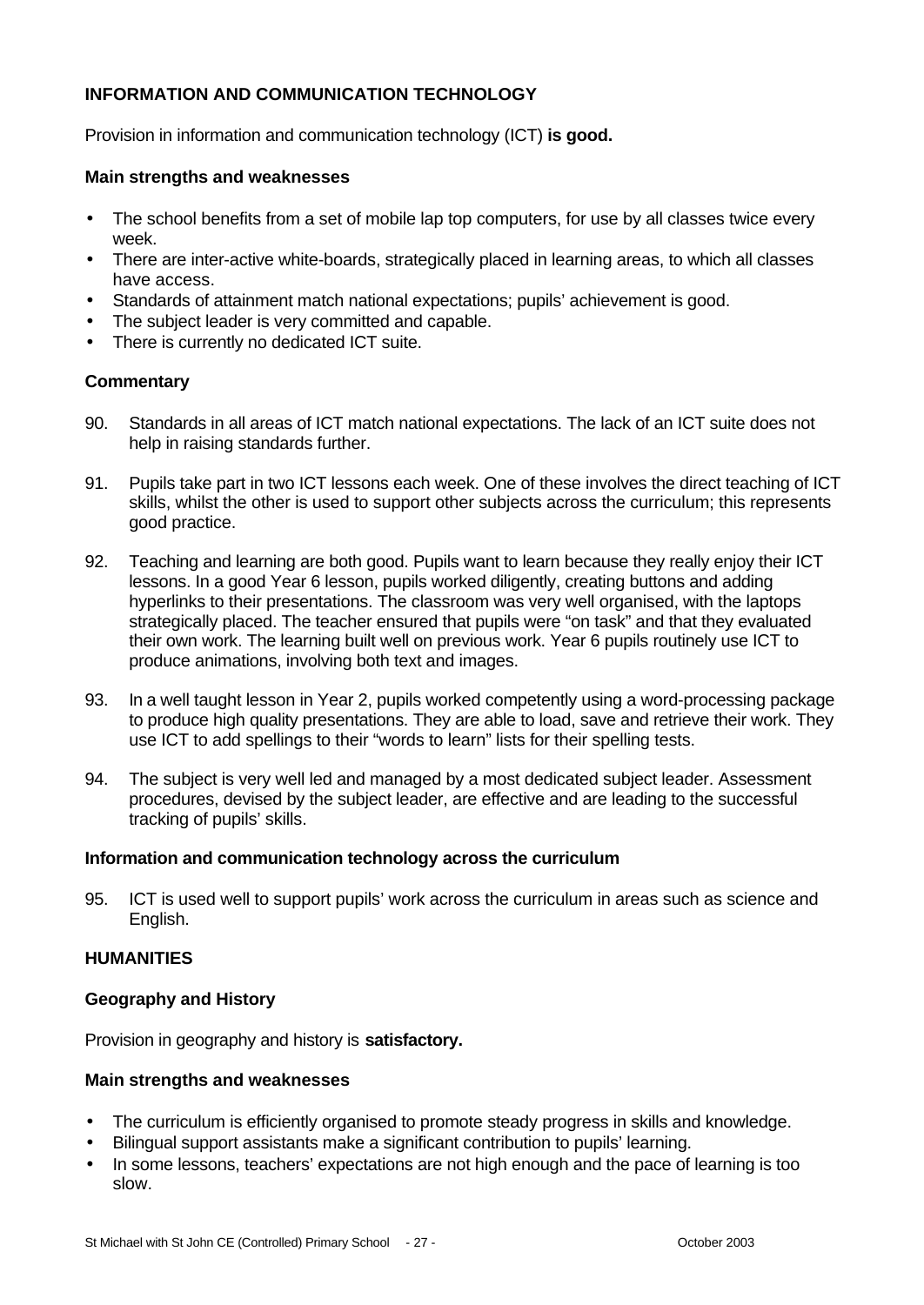• The subjects make a good contribution to pupils' spiritual, moral, social and cultural development.

## **Commentary**

96. Standards are average in both subjects. In Year 2, pupils have sound knowledge of physical features in the locality. They make relevant comparisons between the townscape they know and features of life in a more rural area. They are developing a sound sense of chronology and of change, when comparing old and new toys. Year 6 pupils talk knowledgeably about the Amazon Rain Forest and about tourism around Blackburn. They show good appreciation of the benefits and drawbacks of human activity on the environment and on people's lives. They are successfully developing a sense of responsibility for the world around them. They use their sound knowledge of ancient civilisations, including that of the Egyptians and of the Aztecs, to reflect on society today. Pupils achieve satisfactorily because the curriculum provides small steps of learning which meet their needs. Bilingual support of high quality is well directed and successful in helping pupils overcome the difficulties caused by their lack of skills in the English language. Whilst teaching is satisfactory overall, in some lessons, teachers do not challenge pupils to do as well as they can. Group tasks are not always well planned to build on what pupils have already learnt, and this slows the pace of learning for a minority of pupils. Leadership and management are satisfactory. The curriculum co-ordinators monitor standards by checking teachers' assessments efficiently, but does not monitor teaching and learning in class. Since the last inspection, standards in geography have improved as a result of the implementation of a revised curriculum with greater emphasis on the development of skills.

## **Religious education**

Provision in Religious Education is **satisfactory,** and pupils' achievement is in line with the expectations of the Lancashire Agreed Syllabus.

#### **Main strengths and weaknesses**

- Pupils are encouraged to reflect on the meaning of what they are learning.
- Pupils are taught to respect the religious beliefs of others.

#### **Commentary**

- 97. Standards reported in the previous inspection have been maintained and by the end of Year 2 and Year 6, are in line with the Lancashire Agreed Syllabus. All the pupils, including those with special educational needs, make satisfactory progress. The very effective use of the bi-lingual support teachers ensures that all pupils are included. Boys and girls attain similar standards.
- 98. Islam is the faith background for all the pupils in the school. Lessons in religious education cover all the main faiths, so that by the time they leave school, pupils have satisfactory background knowledge of Christianity and other world religions. Pupils learn well that there are people who belong to other faiths and who celebrate special days such as Easter, Christmas, Diwali, Eid and Shabbat.
- 99. During the inspection, it was possible to see lessons with every group of children from Year 2 to Year 6, and the quality of teaching and learning was good overall. Good planning ensures that pupils achieve the required standard. Teachers have good relationships with their pupils and their comments and contributions are valued. In all the lessons seen, behaviour was good, with teachers having high expectations. In a Year 6 lesson looking at 'Life as a Journey', pupils showed sensitivity when discussing how making choices can impact on their lives, and listened attentively to others' points of view.
- 100. Additional evidence was gained through discussion with the subject leader, and the scrutiny of planning and pupils' work. There is little recorded evidence in pupils' books in the early years,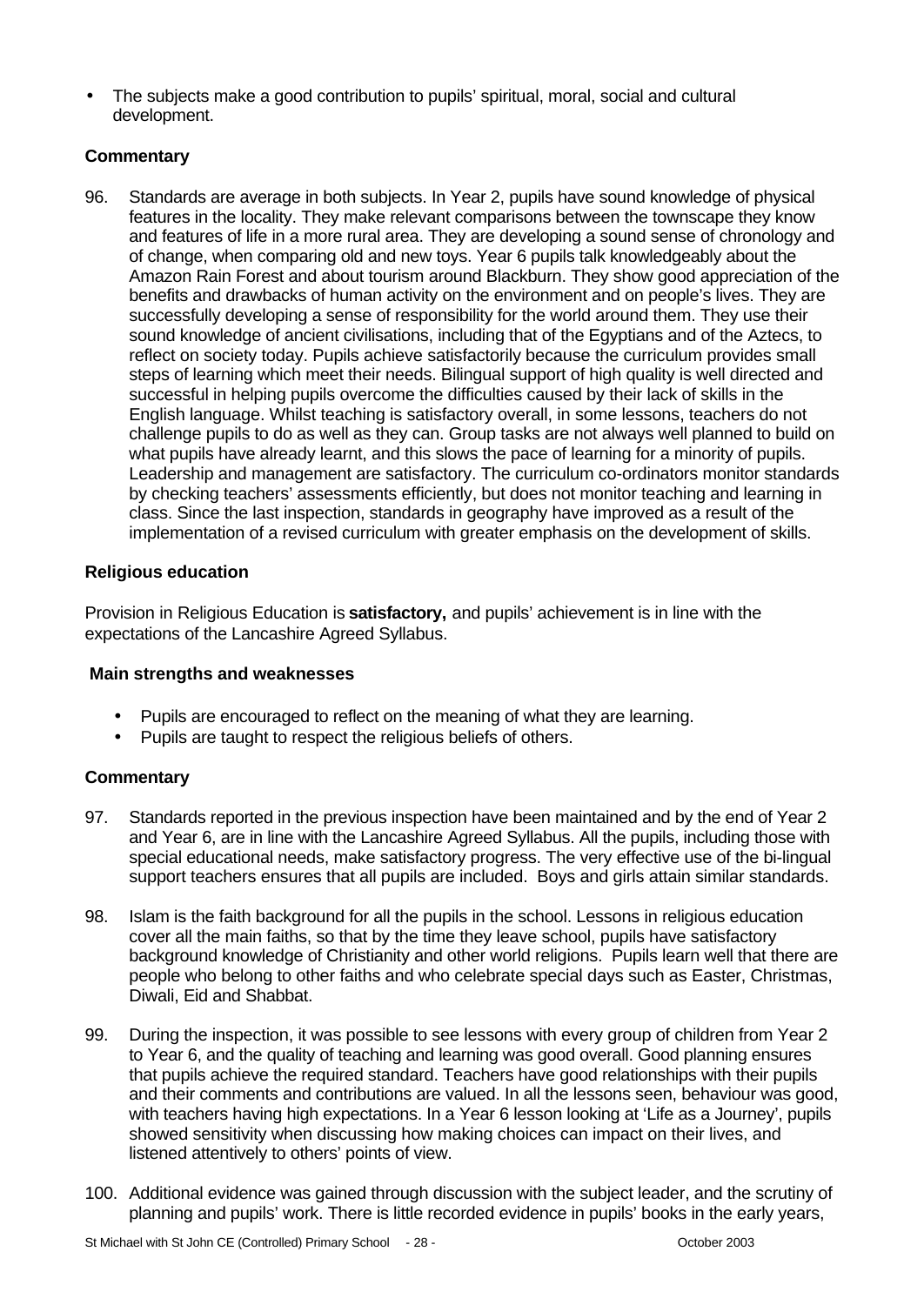as much of their work is based on discussion. In a Year 2 lesson comparing Muslim places of worship with Christian and Hindu places of worship, the teacher made good use of photographs to stimulate discussion, and to reinforce the message of respect for others' beliefs. In the books of Year 6 pupils, there was a range of work to be seen, covering a range of carefully prepared topics.

101. The subject leader has a good knowledge and has worked hard in providing the school with clear guidelines which link well with the locally Agreed Syllabus. Assessment sheets ensure that continuity and progression are monitored. There is a satisfactory range of resources for the subject, which includes books, jigsaws, posters and artefacts. These resources are supplemented with loan boxes of religious artefacts. The effective use of visits and visitors from other faiths supports and enhances the pupils' learning. Parents and members of the local community are invited to join in special assemblies, such as the harvest celebration, which took place during the inspection.

# **CREATIVE, AESTHETIC, PRACTICAL AND PHYSICAL SUBJECTS**

#### **Design and technology**

There was insufficient evidence during the inspection to report on design and technology, but the subject is very well led and managed.

#### **Music**

Provision in music is **satisfactory**.

#### **Main strengths and weaknesses**

- Pupils enjoy the subject and are enthusiastic to perform for others.
- Teachers give clear demonstrations and instructions so that pupils know how to succeed.
- The pace of learning in some lessons is too slow, and insufficient opportunities are provided for pupils to evaluate their own compositions.
- Pupils' knowledge of the work of a range of composers is weak.
- There are good cross-curricular links with art, and the subject contributes well to pupils' spiritual and cultural development.

#### **Commentary**

102. Standards in Year 2 and Year 6 are average. Pupils achieve satisfactorily, as do pupils with special educational needs. Pupils throughout the school sing with gusto for an audience of parents in the harvest festival. Pupils in Years 3 to 6 perform a range of songs from different cultures, achieving an echo effect successfully and maintaining their parts with care. Pupils in Years 1 and 2 are enthusiastic, but their singing sometimes lacks sufficient attention to dynamics. Teaching is satisfactory overall. Teachers set relevant objectives and provide clear demonstrations. In some lessons, too much time is spent on explanations and repeating instructions, so not enough time is left for pupils to be active in developing their skills. This slows the pace of learning in some lessons. Pupils listen to each other's compositions, but are given insufficient opportunities to analyse and evaluate their performance. As a result, pupils are not confident about suggesting ways to improve their own work or that of others. Pupils in Year 6 recall an enthusiastic response to the Planets Suite, by Gustav Holst, in effective paint, pastel and collage. Their knowledge of the works of other composers is weak. The curriculum co-ordinator has a clear view of standards, by monitoring teachers' assessments, but does not monitor teaching and learning in class.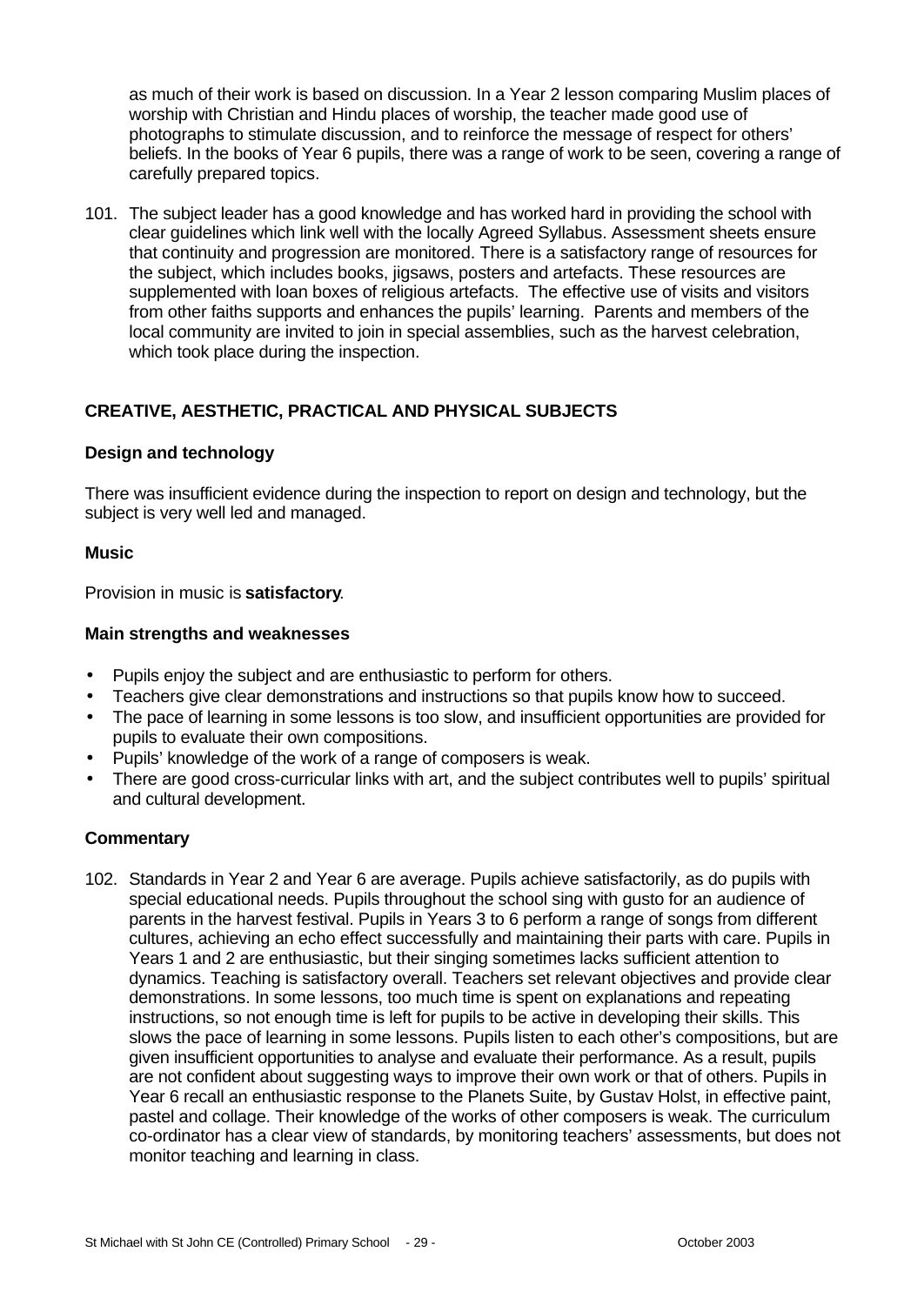#### **Art and design**

The provision for art is **good.**

#### **Main strengths and weaknesses**

- Resources are good.
- The subject is well led by an enthusiastic coordinator.
- 103. Creativity in art was a key issue from the last inspection. Owing to the timetabling during the inspection, only one art lesson was observed. However, discussion with the very enthusiastic subject leader and scrutiny of the work displayed around the school contributed to the evidence that pupils make satisfactory progress by the age of 11. Teaching and learning in the subject is good.
- 104. Pupils are offered a wide range of opportunities to explore all aspects of art and design. In the lesson observed, the teacher's skilful questioning regularly intervened to challenge the pupils about what they were actually seeing, and prompted them to make their 'still life' drawings accurately. Pupils were encouraged to try different techniques for shading, to try to achieve a 3-dimensional quality to their sketches. Sensitive and constructive comments were invited from pupils about others' work.
- 105. The scheme of work provides an effective structure to the programme of art being offered throughout the school. Resources are good, and used effectively to enhance the pupils' skills. The recent Arts Week raised the awareness of art in the curriculum, and the visiting artists inspired pupils, staff and parents to further their skills.

#### **Physical education**

Provision for physical education is **good.** It contributes well to pupils' personal and social development.

- 106. All aspects of the subject are provided in line with National Curriculum requirements. Pupils across the age and ability groups attain standards that are at least in line with national expectations.
- 107. Teaching and learning were good in all the lessons observed. Teachers have a good knowledge of the subject and prepare, plan and deliver their lessons well, ensuring pupils know what is expected of them and that they work collaboratively. Teachers are aware of what pupils can do, and extend their attainment through good teaching of basic skills. There are no gender issues, with all pupils keen to succeed. In a Year 6 class, the boys were joining in and enjoying the dance lesson as much as the girls. Pupils listen attentively to what is required, concentrate on the given tasks and develop their skills and quality of movement. Behaviour is good, and pupils are aware of health and safety issues.
- 108. The subject leader is knowledgeable and enthusiastic. The scheme of work for physical education covers all areas of activity in the National Curriculum. The well-equipped hall and outdoor areas are valuable assets, providing effective facilities and space for the wide range of activities offered to the pupils. Resources are good and easily accessible.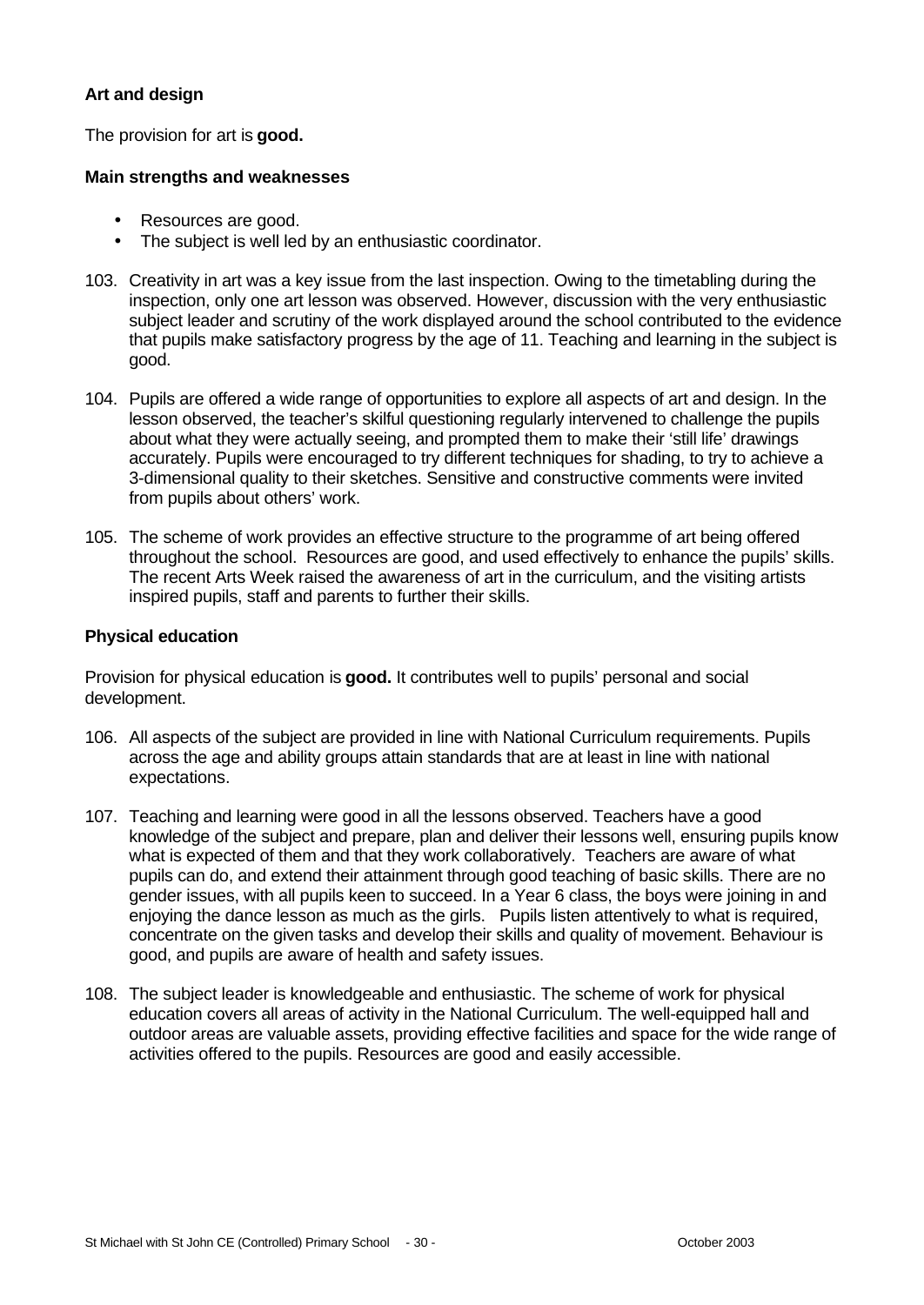## **PERSONAL, SOCIAL AND HEALTH EDUCATION AND CITIZENSHIP**

Provision for personal, social and health education and citizenship is **very good**.

109. The school puts a special emphasis on its policy to develop personal, social and health education and awareness of citizenship, and the curriculum provides very well for this aspect of pupils' development. The agreed formal policy directs teachers' planning very successfully, and a formal scheme of work ensures that pupils receive appropriate teaching in respect of sex education, drugs awareness and inter-personal skills development. The older pupils have very good opportunities to take responsibilities for helping in the daily school routines. Pupils are able to put their names forward for service as class representatives on the school's council, writing a declaration stating why classmates should vote for them at the annual elections to this important group. These planned events and activities give pupils very good understanding of the nature of responsibility and the importance of citizenship.